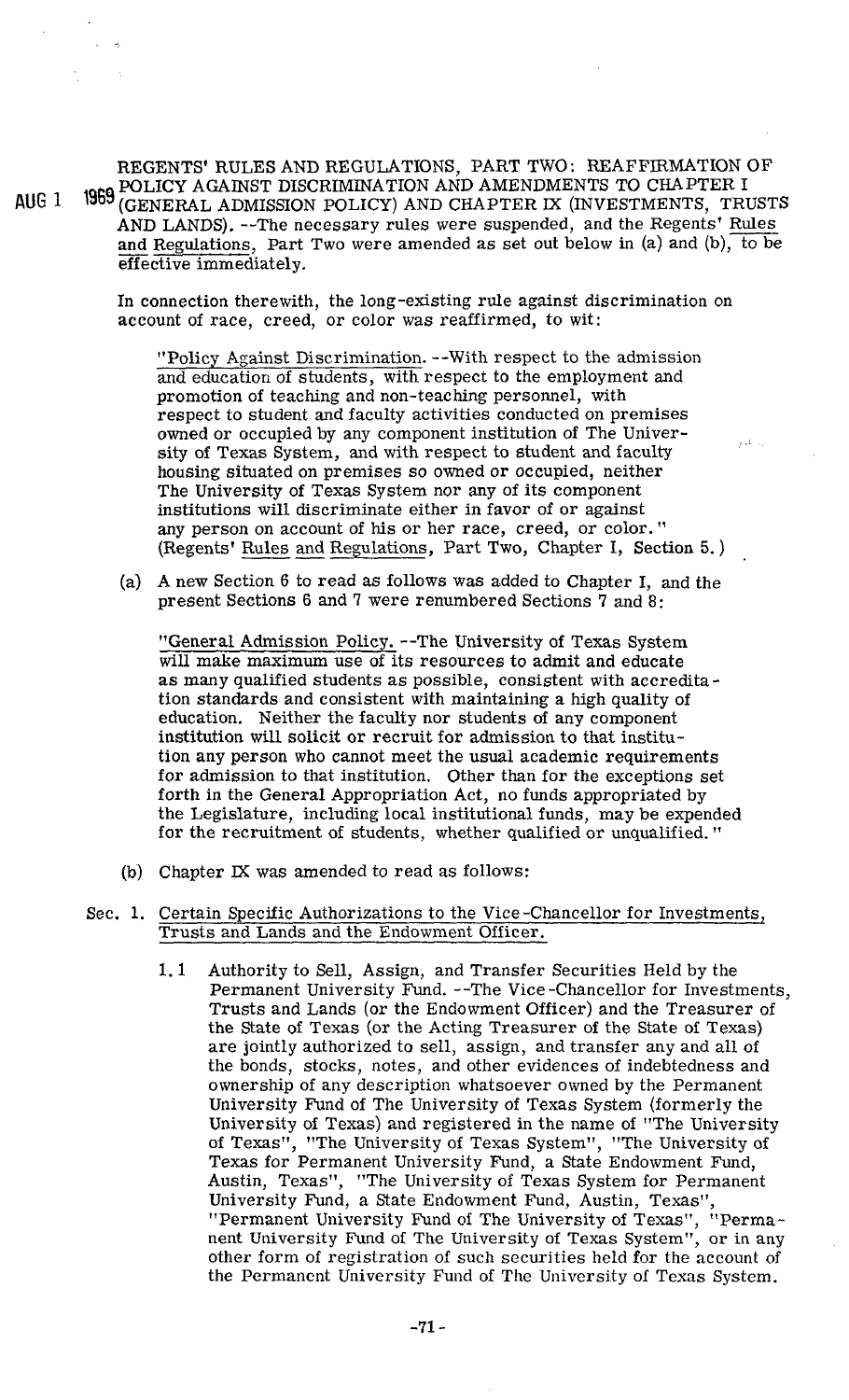- $1, 2$ Authority to Sell, Assign, and Transfer Securities Held by the Board of Regents of The University of Texas System. --The Vice-Chancellor for Investments, Trusts and Lands and/or the Endowment Officer are each authorized to sell, assign, and transfer any and all bonds, stocks, notes, and other evidences of indebtedness and owner ship of any description whatsoever registered in the name of the Board of Regents of The University of Texas System (formerly the Board of Regents of The University of Texas) in whatever manner, including all fiduciary capacities, and including those registered in the names of trusts or foundations managed and controlled by said Board of Regents.
- $1,3$ Authority to Execute Instruments Relating to Land and Mineral Interests. --The Chairman of the Board of Regents, the Vice-Chairman, and the Vice-Chancellor for Investments, Trusts and Lands, are each authorized to execute conveyances, deeds, surface and/or mineral Leases, easements, rights of way, oil and gas division orders, and transfer orders, geophysical and material source permits, water contracts, pooling and unitization agreements, and any other instruments as may be necessary or appropriate from time to time, relating to the handling, management, control, and disposition of any real estate or mineral interests held or controlled by the Board of Regents of The University of Texas System as a part of the Permanent University Fund or as a part of any trust or special fund.
- Authority to Receive and Collect Money and/or Property. --  $1.4$ The Vice -Chancellor for Investments, Trusts and Lands and/or the Endowment Officer are each authorized and empowered to ask, demand, collect, recover and receive any and all sums of money, debts, dues, rights, property, effects, or demands whatsoever due, payable or belonging or that may become due, payable or belonging to any of the above funds, from any person or persons whatsoever, and to execute any and all necessary or proper receipts, releases, and discharges therefore.
- $1.5$ Authority to Execute Proxies. --The Vice-Chancellor for Investments, Trusts and Lands and/or the Endowment Officer are each authorized to execute proxies within the approved investment policies.

### Sec. 2. Investment Policy for Permanent University Fund.

- **2.1** Investments Authorized for Purchase.
	- **2.11** Bonds of the United States, the State of Texas or counties of said State, or in school bonds of municipalities, or in bonds of any city of said State, or in bonds issued under and by virtue of the Federal Farm Loan Act approved by the President of the United States, July **17, 1916,** and amendments, thereto.
	- **2.12** Bonds or other obligations issued, insured, or guaranteed in any manner by the United States Government or any of its agencies.
	- **2.13** Bonds, debentures, or obligations, and preferred and common stocks issued by corporations, associations, or other institutions.
	- 2.14 Convertible securities, of all kinds, issued by corporations on the approved list.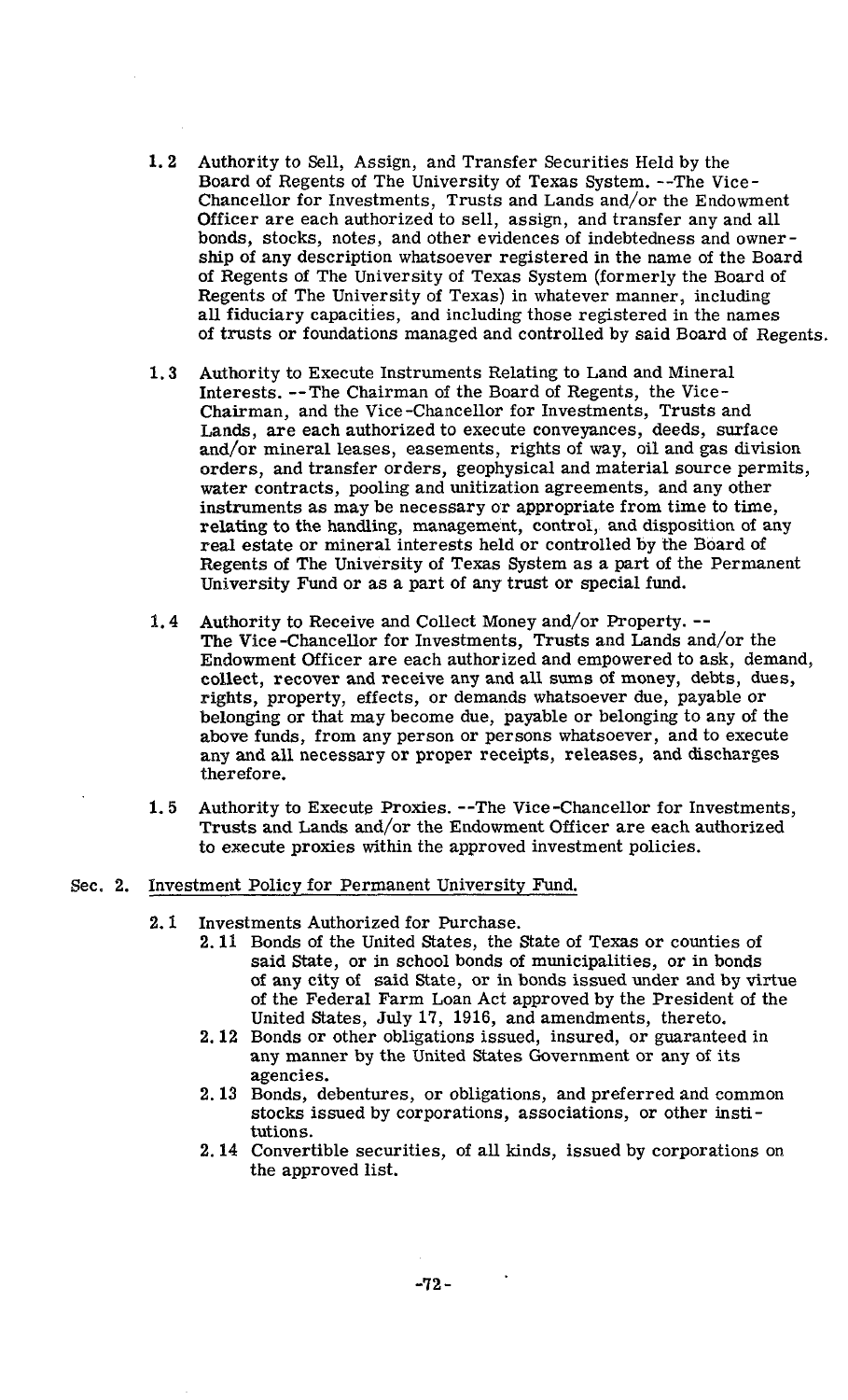- 2.2 Standards as to Quality.
	- 2.21 Corporate Stocks:
		- 2.211 Stocks eligible for purchase shall be restricted to stocks of companies incorporated within the United States which have paid dividends for five (5) consecutive years or longer immediately prior to the date of purchase.
		- 2.212 Except for bank and insurance shares, stock must be listed upon an exchange registered with the Securities and Exchange Commission or its successors.
		- 2.213 To be eligible for purchase, preferred and common stocks and convertible securities must be issued by corporations that have been formally approved by the Board of Regents.
	- 2.22 Corporate Bonds: Corporate Bonds must be rated "A" or better by a nationally recognized rating service. Bonds offered by private placement, or which for other reasons are not rated by such agencies, may be purchased if they bear a rating of equivalent quality by the University's Investment Counsel. Convertible debentures issued by companies on the approved list shall not be subject to this rating requirement.
	- 2.23 FHA Mortgage Loans:
		- 2.231 Loan Standards:
			- 2.2311 The security for the loans shall be single family, owner occupied residences of good design and construction, in good condition, and comparable in value to other homes in the neighborhood.
			- 2.2312 Borrower must have a good credit rating and have adequate income to support the loan.
			- 2.2313 Loans shall be for \$10,000 or more and shall be fully insured by the FHA to the maximum extent permitted under the law.
			- 2. 2314 Title and hazard insurance policies, written by companies acceptable to the Board of Regents, shall be furnished with respect to each loan purchased. Hazard insurance policies must be written by companies having a Best's rating of **A** -BBB or better.
			- 2.2315 No loan shall be purchased from any Seller servicer until a formal contract has been entered into with such Seller -servicer on a form approved by the Board of Regents.
		- 2.232 Minimum standards for Seller-servicers from which FHA loans are purchased:<br>2.2321 The Seller-servic
			- The Seller-servicer must be an approved FHA Mortgagee, and must have satisfactory credit rating, and an unimpaired capital and surplus of at least \$250,000.
			- 2.2322 It must have been actively engaged for at least five years in the mortgage loan business, and except for commercial banks, the mortgage loan business must be its principal business, and must have a capable and experienced organization, together with the necessary equipment to furnish timely accountings on a block basis.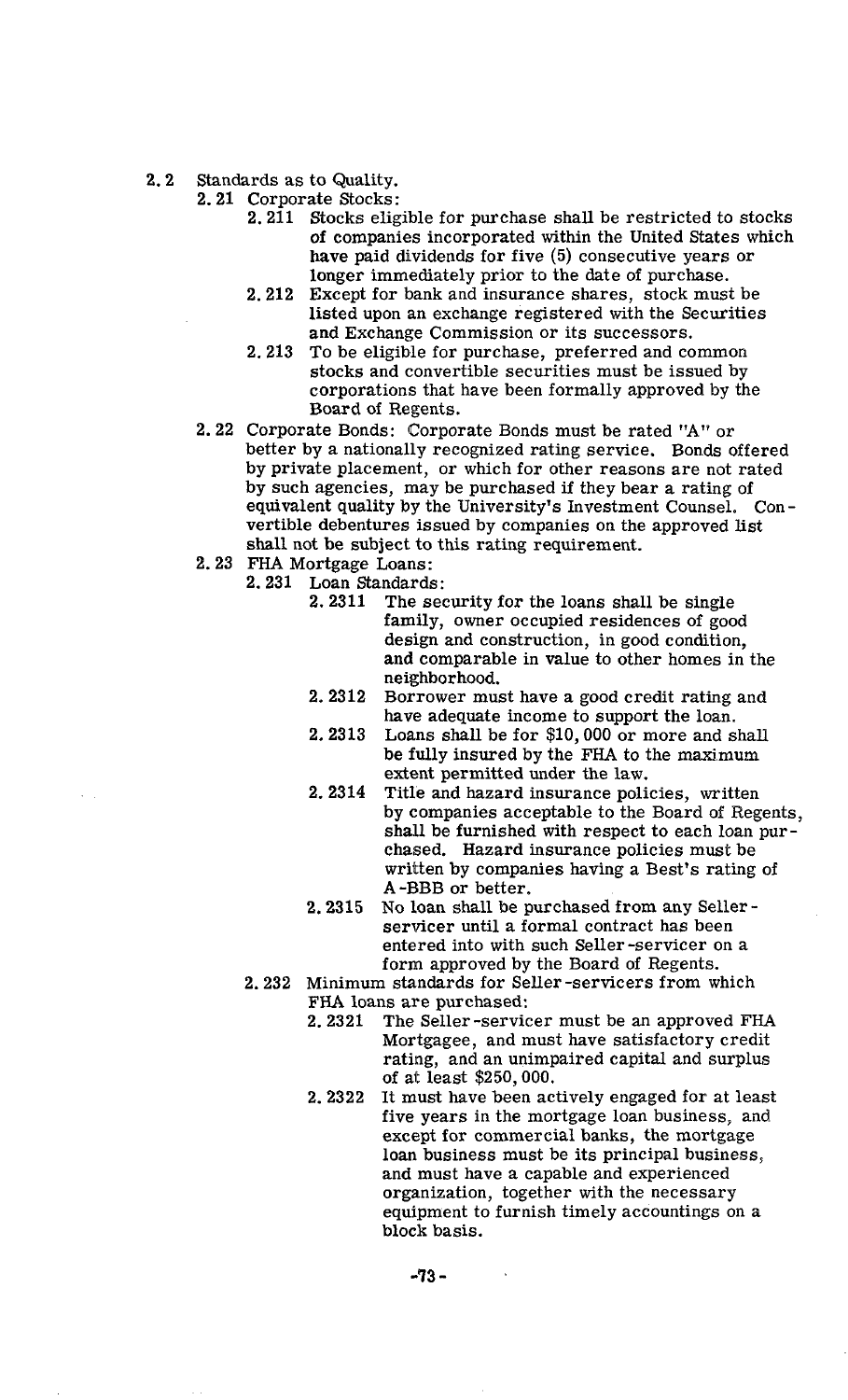- 2.2323 It must be servicing at least \$25,000,000 of loans, and its clients (other than Federal National Mortgage Association) must include at least three institutional investors, and must have a capability of producing not less than \$1,000,000 per year in FHA loans.
- 2.2324 It must carry a Mortgage Bankers Blanket Bond in an amount not less than \$250,000.
- 2.233 Implementation of FHA Mortgage Loan purchase program: The Vice-chancellor for Investments, Trusts and Lands and/or the Endowment Officer, are each authorized:
	- 2.2331 To recommend the Seller -servicers with which Purchase and Servicing Agreements should be made, and after approval by the Board of Regents, to execute the Purchase and Servicing Agreements on the approved forms.
	- 2.2332 To perform such acts and execute such documents as may be necessary from time to time in carrying out the provisions of any such Purchase and Servicing Agreement, including authority to accept or reject loans tendered under such agreements, to execute releases of the liens securing any loan or loans when paid in full, and to execute assignments of any notes and liens when appropriate to do so.
	- 2.2333 To take any and all steps as may be considered necessary or advisable to protect the interest of the Permanent University Fund in event of default occurring with respect to any FHA Insured First Mortgage note held by such Fund. Not by way of limitation, but by way of illustration only, such authority shall include power to acquire title on behalf of the Board of Regents to the property securing any such note, by Trustees sale, foreclosure, or otherwise; to execute on behalf of the Board of Regents the necessary deeds conveying the properties so acquired to the Federal Housing Administration; to handle any properties so acquired pending conveyance to the Federal Housing Administration; and to incur and pay such reasonable expenses as may be necessary in the acquisition and care of any such properties.
- 2.3 Diversification.
	- 2.31 Not more than 5% of the voting stock of any one (1) corporation shall be owned at any given time by the Permanent University Fund.
	- 2.32 Not more than  $1\%$  of the book value of the Permanent University Fund shall be invested at any given time in securities issued by any one (1) corporation.
- 2.4 Standard of Care.
	- 2.41 Prudent Man Rule: In making or retaining each and all investments for the Permanent University Fund, and in the management, purchase, and sale of such investments from time to time, there shall be exercised the judgment and care under the circum-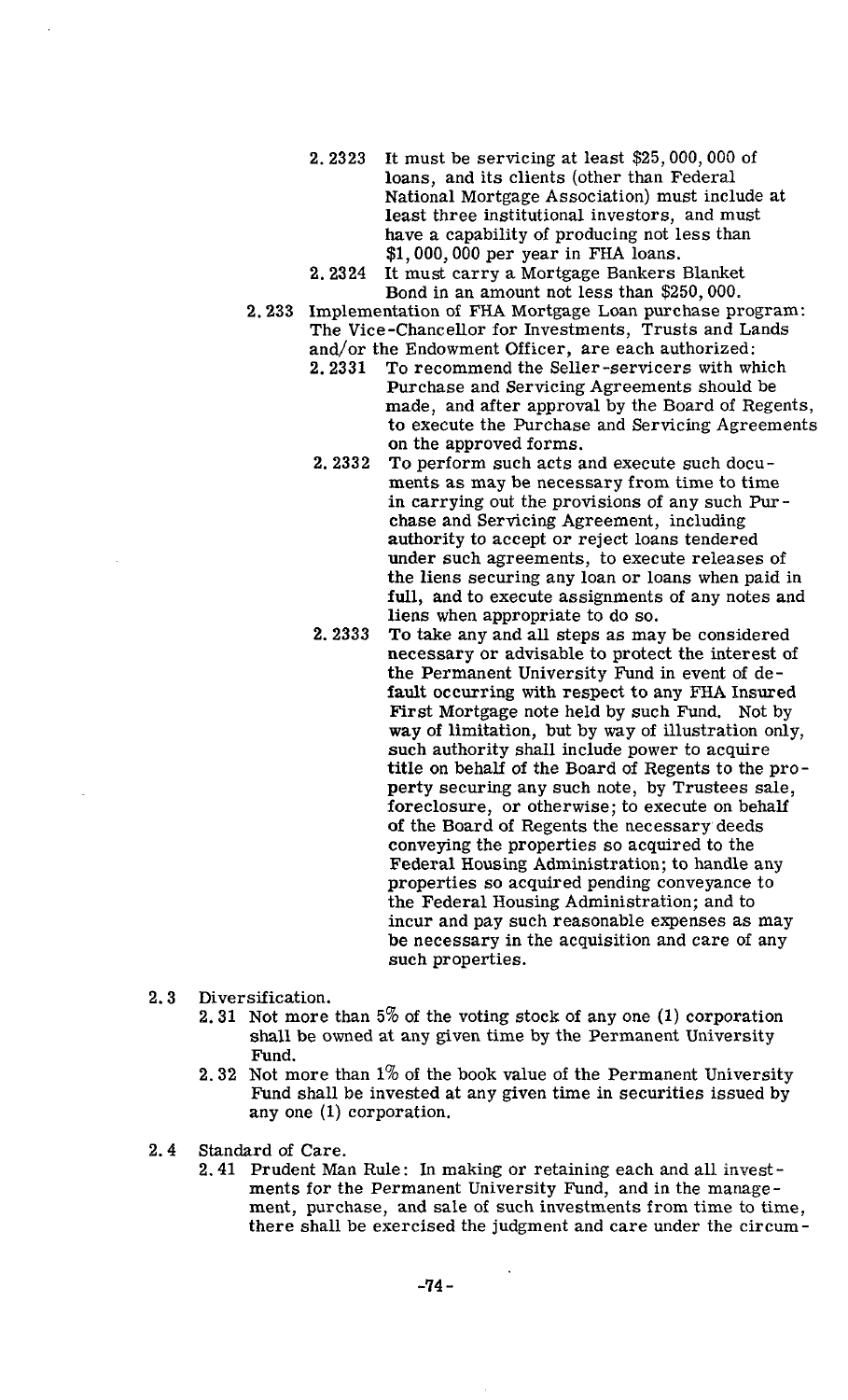stances then prevailing that men of ordinary prudence, discretion, and intelligence exercise in the management of their own affairs, not in regard to speculation, but in regard to the permanent disposition of their funds, considering the probable income therefrom as well as the probable safety of their capital.

- 2.42 Consistent with the foregoing it is contemplated that:
	- 2.421 Investment of funds in corporate securities shall be reasonably diversified among the various industries operating in our economy, and among the outstanding corporations operating within the respective industry groups.
	- 2.422 Ours is a dynamic and ever-changing economy. Therefore, a proper observance of the Prudent Man Rule requires that changes be made in the diversification of the Fund from time to time as conditions change the earnings outlook or the relative market level for a particular company. Accordingly, in keeping with the duty to be prudent, purchases and sales of Fund assets shall be made from time to time when circumstances dictate the prudence of doing so.
- 2.5 Policies with Respect to Stock Rights, Fractional Shares, and Proxies. 2.51 As a general rule, stock rights received are to be exercised. In each instance, exercise or sale of the rights is to be made at the discretion of the Vice-chancellor for Investments, Trusts and Lands.
	- 2.52 As a general rule. fractional shares received from stock dividends, etc., are to be sold. In each instance, the decision to round out fractional shares or to sell will be made by the Vice-Chancellor for Investments, Trusts and Lands.
	- 2.53 With few exceptions, voting stocks held are to be voted by returning proxies to present management. Exceptions require approval of the Board of Regents.
- 2.6 Implementation of Policies.
	- 2.61 Approved List. A list of companies whose stocks are considered suitable for purchase or retention shall, after consultation with the Staff Investment Committee, the Investment Counsel, and the Investment Advisory Committee, be submitted by the Vice-Chancellor for Investments, Trusts and Lands for approval by the Board of Regents through the Regents' Land and Investment Committee. In similar manner, recommendations regarding additions to and deletions from such list shall be submitted for the Regents' approval.
	- 2.62 Authority regarding purchase and sale of securities. Within the limitations of these Rules and Regulations the Vice -Chancellor for Investments, Trusts and Lands is authorized to buy, sell or exchange, from time to time, securities issued by the companies within the approved list, provided that sales in any one calendar month of stocks owned shall not exceed  $2\frac{1}{2}\%$  of the book value of the Permanent University Fund. With the approval of the Chairman of the Land and Investment Committee, or the Chair man of the Board of Regents, the Vice -Chancellor for Investments, Trusts and Lands may sell stocks in excess of  $2\frac{1}{2}\%$ , but not in excess of 5%, of the value of the Permanent University Fund. Sales of stocks in any one month in excess of 5% of the value of the Permanent University Fund require prior approval of the Board of Regents.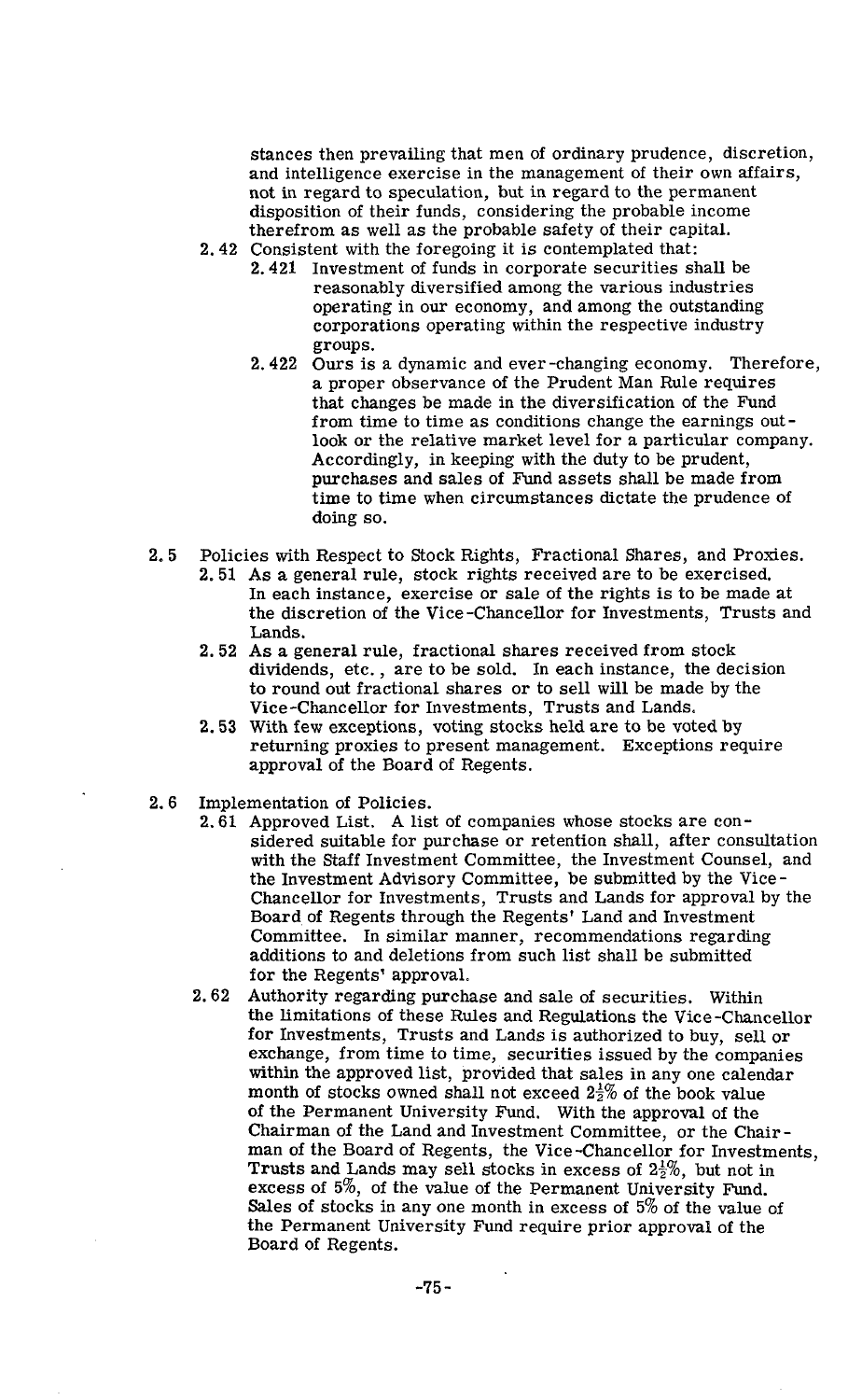- / **2.63** Exchange of Bonds. The Vice-Chancellor for Investments, Trusts and Lands is authorized to exchange bonds owned from time to time, on a par for par basis (with such cash adjustments as may be required) for other eligible bonds or obligations. In any such exchange the cost of the bonds exchanged out (plus or minus the cash adjustment involved) shall be carried forward as the cost of the bonds or obligations acquired, even though the sale and purchase may be effected through different brokers.
	- **2.64** Advice of Investment Advisory Committee. --The Vice-Chancellor for Investments, Trusts and Lands shall seek the advice and counsel of the Investment Advisory Committee at its regular quarterly meetings on all of the major matters involving the Permanent University Fund.
	- 2.65 Reports of purchases, sales, and exchanges of Investments. -- All purchases, sales, and exchanges of Investments shall be reported for ratification by the Board of Regents through the Regents' Land and Investment Committee at each meeting of the Board.
- Sec. **3.** Investment Policy for Trust and Special Funds.
	- **3.1** Investments authorized for purchase:
		- **3.11** Unless otherwise limited by the terms of the instrument by which the fund was created, trust and special funds under the control of the Board of Regents shall be invested and reinvested in such securities and investments as are permitted by the Texas Trust Act as legal investments for funds held by trustees.
		- **3.12** Except as broadened by the foregoing Section 3.11, the general statement of policies outlined in Section **2** with respect to the Permanent University Fund shall likewise apply to the investment and management of any trust or special funds under the control of the Board of Regents.
	- **3.2** Implementation of Policies. --The provisions of Section **2.6** with respect to the implementation of policies for the investment and management of the Permanent University Fund shall likewise apply to trust and special funds, provided that approval of the Board of Regents shall be required before any stock is purchased which is not on the approved list.
- Sec. **4** Investment Policy for Common Trust Fund. --The policies for the investment and management of funds for The University of Texas System Common Trust Fund shall be the same as those outlined in Section **3** with respect to trust and special funds.

### Sec. 5 Staff Investment Committee.

- **5.1** Membership. --The **Staff** Investment Committee shall consist of the Vice-Chancellor for Investments, Trusts and Lands, the Endowment Officer, the Senior Investment Officer, the Investment Officer, the Mortgage Loan Officer, and such other members as may be designated from time to time by the Vice-Chancellor for Investments, Trusts and Lands.
- **5.2** Duties. --The **Staff** Investment Committee shall cooperate and advise with the Vice-Chancellor for Investments, Trusts and Lands on matters relating to the management of investments for which he is responsible.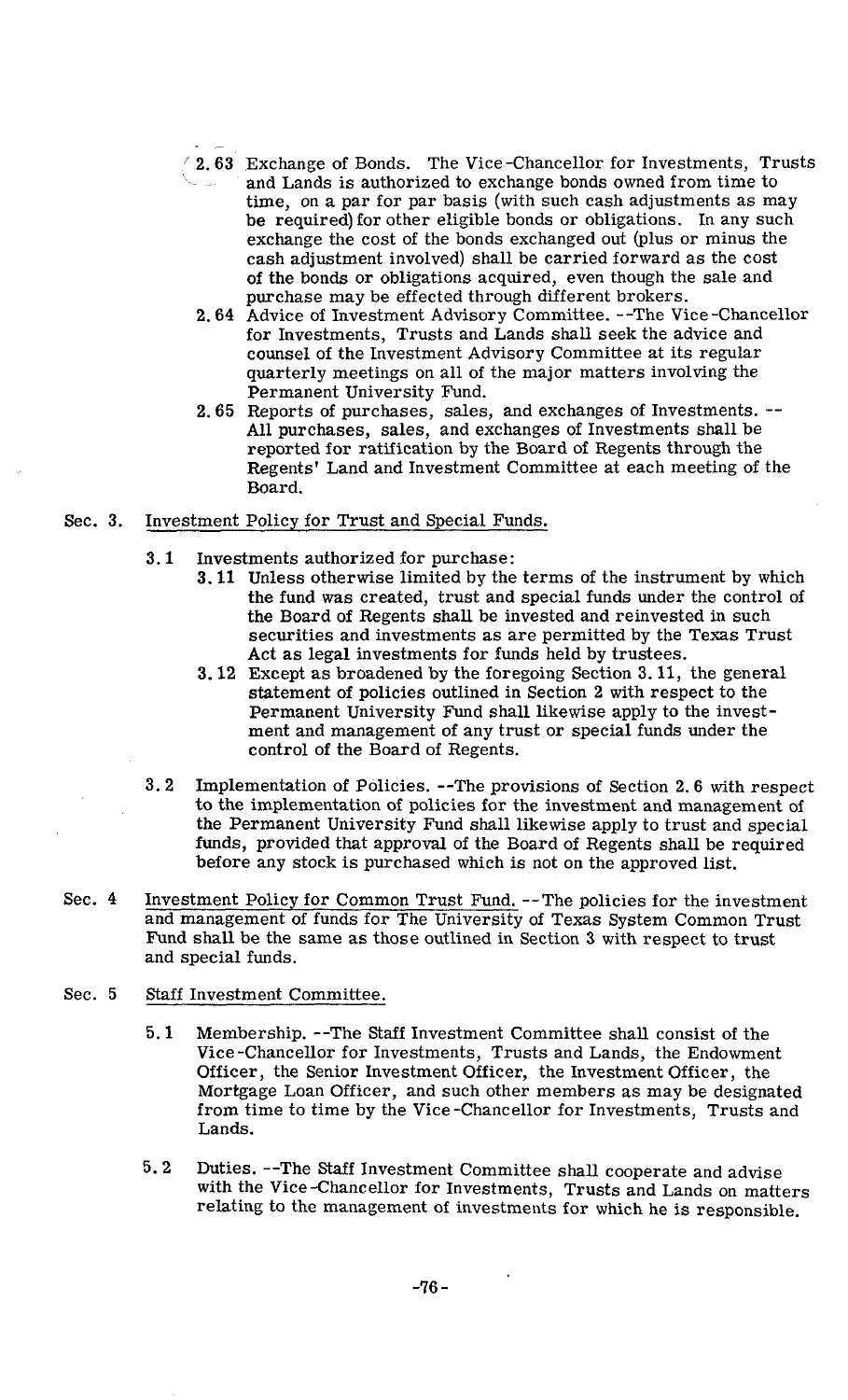- Sec. 6. Investment Advisory Committee. --To assist and advise with the Vice-Chancellor for Investments, Trusts and Lands on matters relating to the management of investments for which he is responsible, the Invesment Advisory Committee, heretofore established, shall be continued. The following rules shall apply to such Committee:
	- $6.1$ Membership. --The four members of the Committee shall be selected because of their particular qualifications and experience in the field of investments, with primary emphasis being placed on their experience in bond and corporate stock investments.
	- $6.2$ Selection Procedure. -- Appointments to such Committee shall be made by the Board of Regents after recommendation by the Vice-Chancellor for Investments, Trusts and Lands.
	- $6.3$ Term of Office and Compensation. --Each member shall serve a four year term on a rotating basis, with the term of one member expiring each August 31, and shall be compensated at the rate of \$100 per meeting attended.
	- Meetings. --Meetings shall be held quarterly and at such other dates  $6.4$ as may be considered advisable by the Vice-chancellor for Investments, Trusts and Lands.

# Sec. 7. Brokerage Firms.

- $7.1$ Approved List. --Normal purchase and sale transactions shall be effected through firms that have been approved by the Board of Regents after recommendation by the Vice-Chancellor for Investments, Trusts and Lands.
- $7.2$ Unlisted Securities. --Purchases and sales will generally be effected through brokers on the approved list. Where the best interests of The University of Texas System seem to require it, such transactions may be effected through such broker or brokers as the Vice -Chancellor for Investments, Trusts and Lands may select.
- $7.3$ Block Transactions. --Block purchases and sales will generally be effected through brokers on the approved list. Where the best interests of The University of Texas System seem to require it, such transactions may be effected through such broker or brokers as the Vice-chancellor for Investments, Trusts and Lands may select.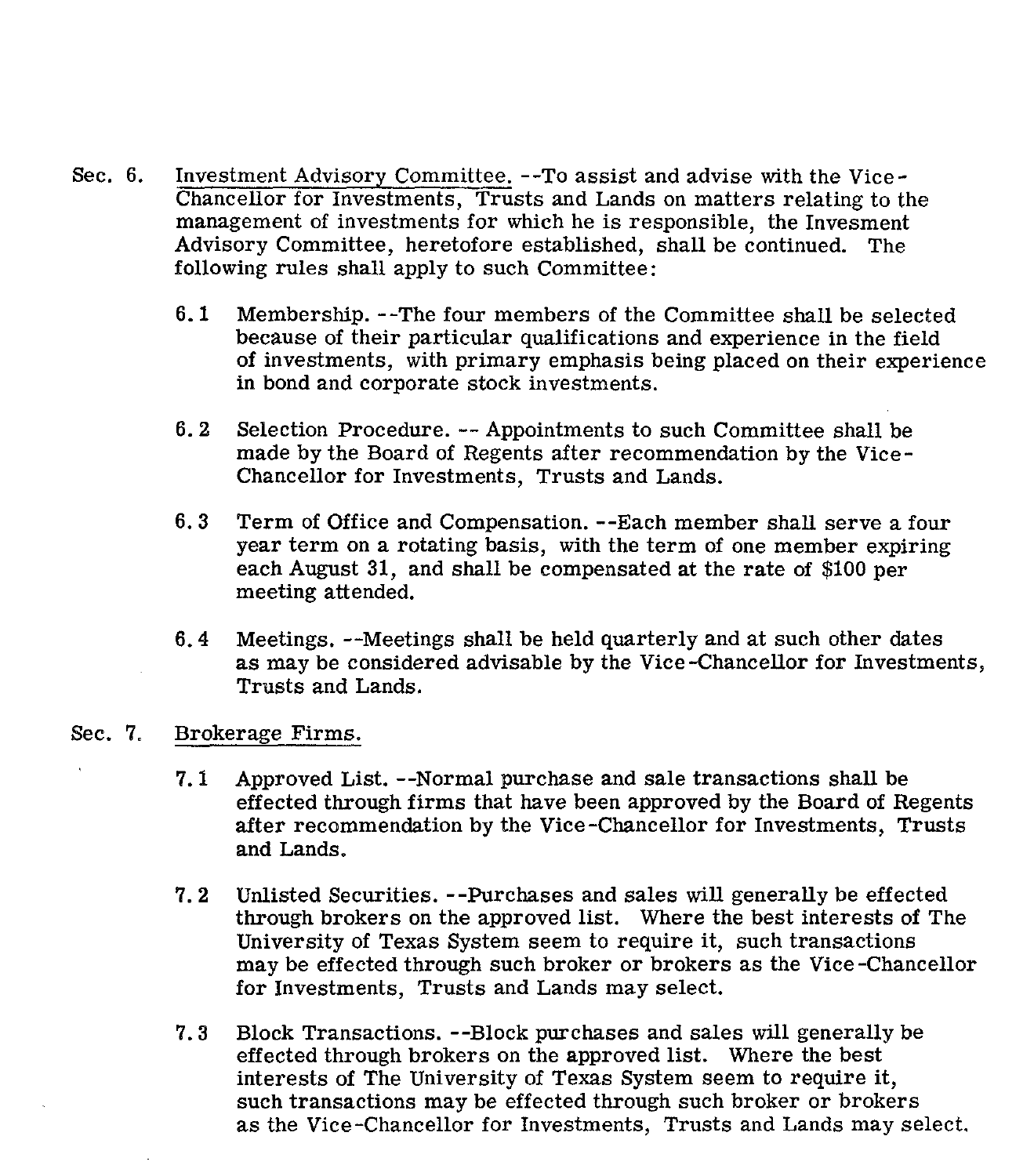**9.** U. T. Austin: (a) 1969-70 Voluntary Student Activities Fee (Blanket Tax) and Spouse Activities Fee (Blanket Tax) and (b) Authorization for Students' Attorney for the Students' Association. --(a) The volun**jUN 2**0 1969 **tary student activities fee (blanket tax) and spouse activities fee** (blanket tax) for 1969-70 was increased to \$21.40 and \$20.30. respectively, to be allocated as follows:

|                    | Student-Faculty           | Spouse   |
|--------------------|---------------------------|----------|
| Athletics Council  | \$12.00                   | \$15.00  |
| TSP                | 4.10                      |          |
| ${\rm CEC}$        | 3.50                      | 3.50     |
| Student Government | 1,80                      | 1.80     |
| TOTALS             | $\blacksquare$<br>\$21.40 | \$20, 30 |

**(b)** The request of the Students' Association at The University of Texas at Austin to create an Office of Students' Attorney was granted, and in connection therewith in order to clarify the functions of the Students' Attorney and to make explicit the constraint of that office, Chapter X o granted, and in connection therewith in order to clarify the functions of the Students' Attorney and to make explicit the constraints Regulations was amended by adding a new Section 11 to read as set out on the following Page 23. of that office, Chapter X of Part Two of the Regents' Rules and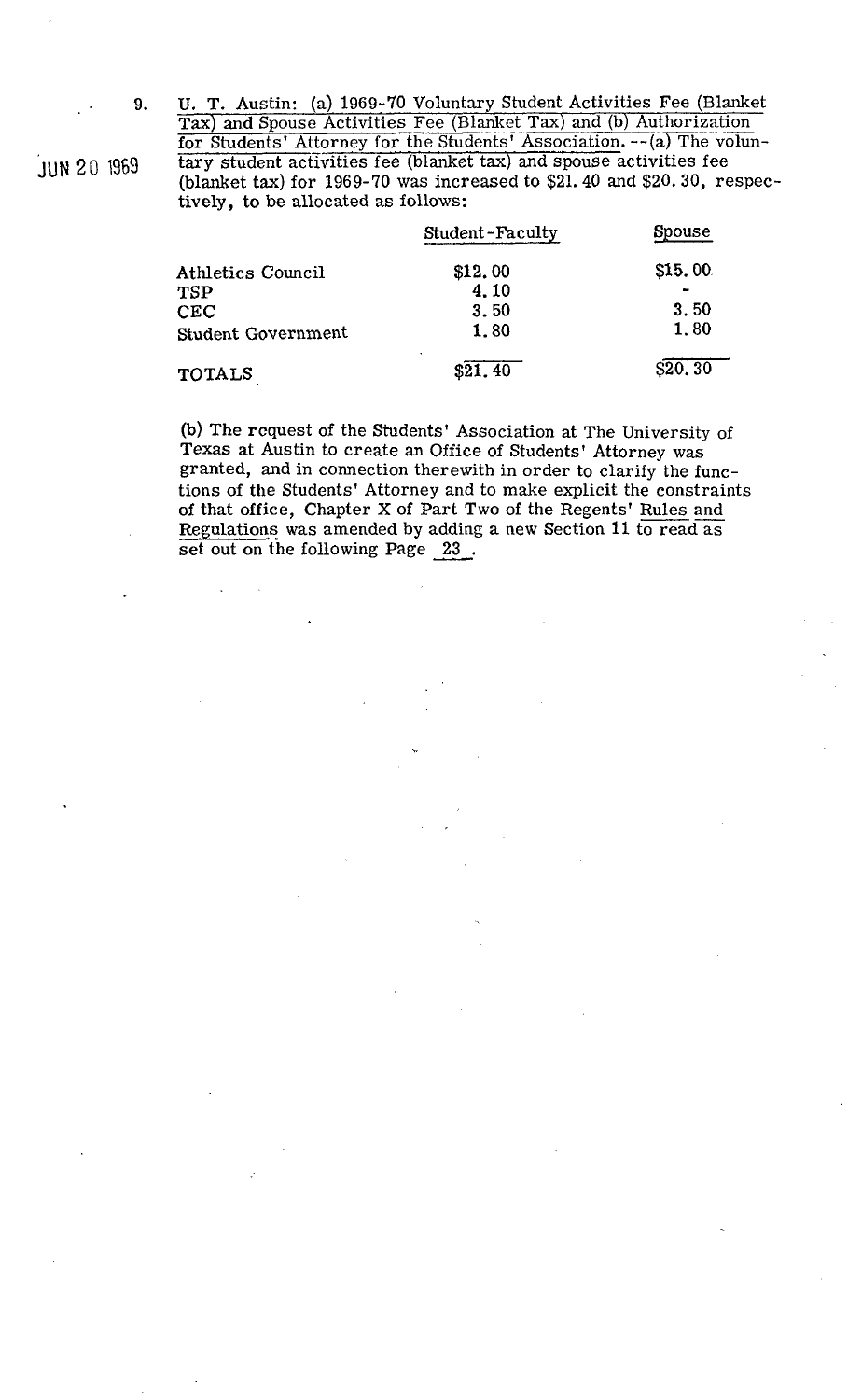Amend Chapter X of Part Two of the Regents' Rules and Regulations by adding a new Section 11 to read as follows:

- 11. The Students' Association (The University of Texas at Austin)
	- 11.1 Any attorney employed in whole or in part by the Students' Association of The University of Texas at Austin shall not act as counsel of record nor represent any student, faculty member, or staff member of the Central Administration or any component institution of The University of Texas System:
		- 11.11 At any stage of any administrative proceeding, including any disciplinary proceeding, brought by or on behalf of the Board of Regents or the Chancellor of The University of Texas System or by or on behalf of any component institution of the System or any institutional head of such institution, against any such student, faculty member, or staff member.
		- 11.12 At any stage of any criminal proceeding in any federal, state, county, or local court.
		- 11.13 At any stage of any civil proceeding in any federal, state, county, or local court where such proceeding is directly or indirectly against or antagonistic to the interests of The University of Texas System or any component institution thereof, or against or antagonistic to the interests of any person who is sued in his official capacity as an officer of the System or any component institution thereof.
	- 11.2 Any contract for legal services entered into by the Students' Association shall be made expressly subject to and consistent with the applicable provisions of the Regents' Rules and Regulations, including, but not limired to, the foregoing provisions of this Section 11 and the following:

Section 8.8 of Chapter I of Part One; Section 1.1 of Chapter 111 of Part One; Section 1.3 of Chapter I11 of Part One; Section 11 of Chapter 111 of Part One; Section 13.6 of Chapter I11 of Part One; Section 5.15 of Chapter VI of Part One; and Section 5.21 of Chapter VI of Part One.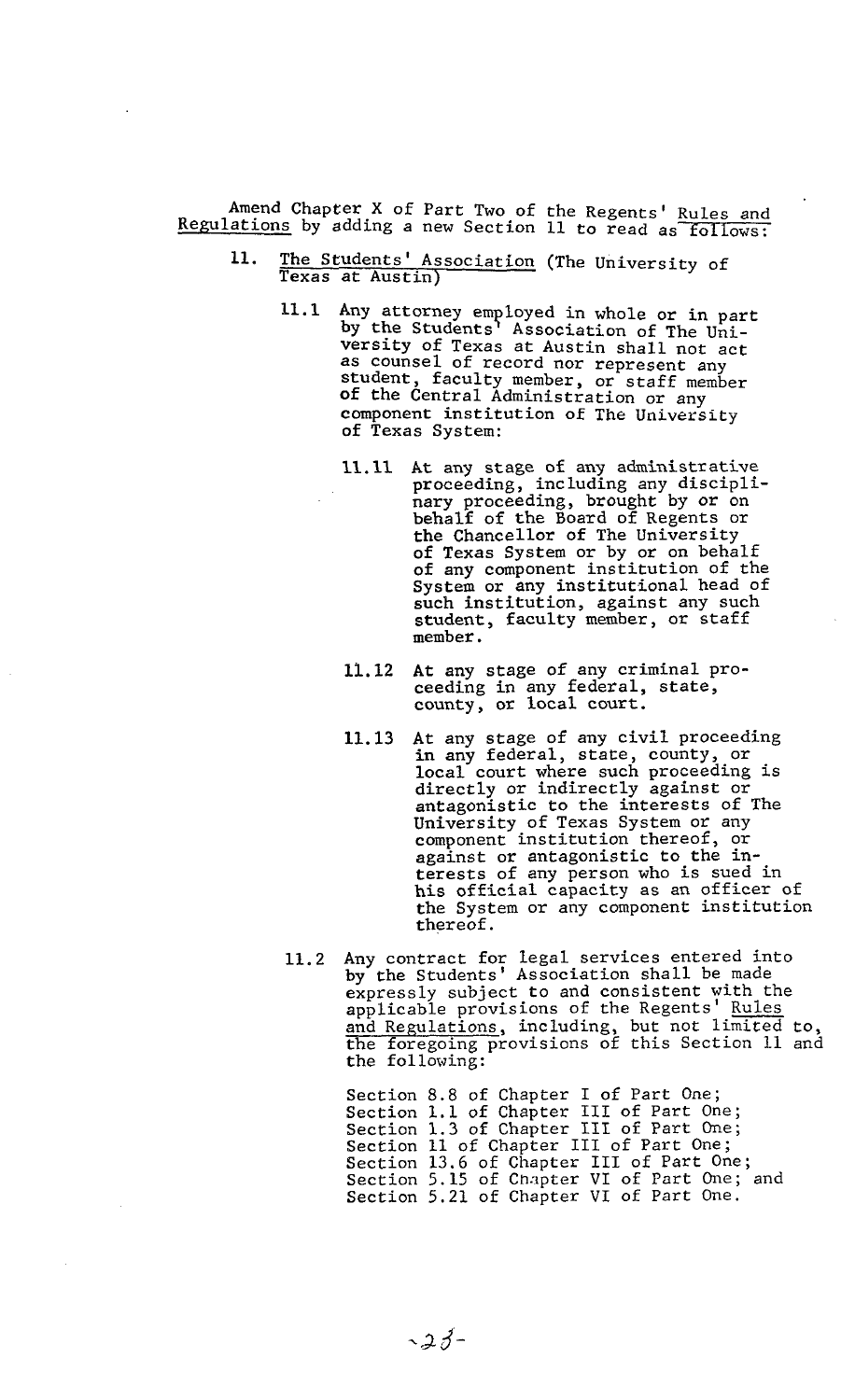#### EXCERPTS **FROM** THE MINUTES

REGENTS' RULES AND REGULATIONS, PART TWO: AMENDMENTS TO CHAPTER X, SECTION 9 (MEMBERSHIP OF THE TEXAS UNION AT **4** 1969 THE UNIVERSITY OF TEXAS AT AUSTIN). --Effective June 1, 1969, the REGENTS' RULES AND REGULATIONS, PART TWO: AMENDMENTS<br>TO CHAPTER X, SECTION 9 (MEMBERSHIP OF THE TEXAS UNION AT<br>THE UNIVERSITY OF TEXAS AT AUSTIN). --Effective June 1, 1969, the<br>Regents' Rules and Regulations, Part Two, Cha Regents' Rules and Regulations, Part Two, Chapter X, Section 9.2 and<br>its subsections were amended to read as follows:

- 9.2 The Board of Directors of the Texas Union shall consist of nine voting members: six students and three faculty members. The Dean of Students, or his delegate, the Secretary to the Board of Directors, and the Union Director shall be ex officio members without vote.
	- 9.21 The faculty members shall be appointed by the President for three-year overlapping terms, one to be appointed each year. The first appointment is to be made effective September **1,** 1969.
	- 9.22 The student members shall be as follows: President of the Students' Association, President of the Texas Union Council, and four others to be selected on a basis to be determined by the Student Assembly for two-year terms.

REGENTS' RULES AND REGULATIONS, PART TWO: AMENDMENT TO MAY 2 1969 CHAPTER X (AUXILIARY ENTERPRISES), SUBSECTION 9.11. --Approval, **2 1969**was given to amend the Regents' <u>Rules and Regulations</u>, Part Two, Chapter X, subsection 9.11 by deleting subsection 9.11 and inserting in lieu thereof the following:

> **9- 11** Notwithstanding any other provision of this section, every action of the Board of Directors of the Texas Union, and every action of any committee or subcommittee of such board, shall be reviewed by the Board of Regents, and the Board of Regents may approve, reverse, or modify each such action.

REGENTS' RULES AND REGULATIONS, PART TWO: AMENDMENTS TO CHAPTER X, SECTION 9 (BOARD OF DIRECTORS OF THE TEXAS UNION) JUN 20 1969 AND SECTION 11 (STUDENTS' ATTORNEY). --Subsection 9.3, Chapter X, reflected on Page  $15$  as a part of the report of the Executive Committee. Chapter X of Part Two was also amended as reflected on Page  $23$  as a part of the report of the Academic and Developmental Affairs Committeerly NO.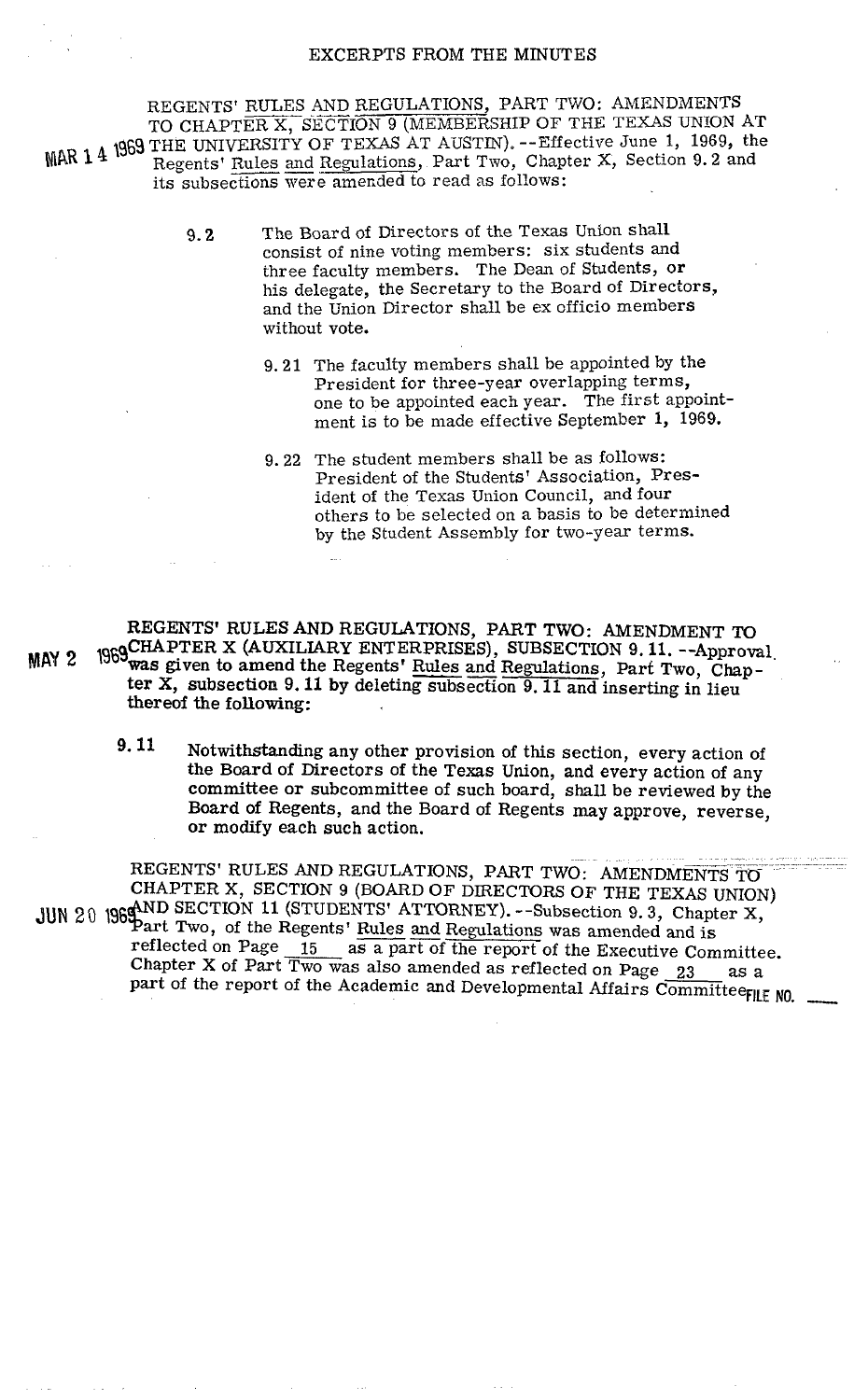REGENTS' RULES AND REGULATIONS, PART TWO: AMENDMENTS TO CHAPTER **111** (EXCEPTIONS TO PER DIEM ALLOWANCE). --Part Two JAN 31 1969 of the Regents' Rules and Regulations was amended by deleting subsection 13.39 and substituting in lieu thereof the following:

> 13.39 Exceptions to per Diem Allowance. --Executive heads of component institutions shall be reimbursed for their actual meals, lodging and incidental expenses (exclusive of expenses related to automobiles for which transportation is paid) when traveling on official business either in or out of the state. Employees of State Agencies designated by the Governor to represent him officially at governmental meetings or conferences when held out of the State shall receive actual meals, lodging, and incidental expenses, and such employees may be reimbursed out of appropriations made to the agencies by which they are employed. The following administrative officers of the System are authorized and directed by the Board of Regents and the Chancellor to represent The University of Texas System and its component institutions outside the boundaries of the State of Texas, and in such representation they shall receive reimbursement for the actual cost of meals, lodging and incidental expenses, not to exceed \$35. 00 per day in lieu of any fixed per diem allowance:

> > All Executive Vice-chancellor s A11 Vice-Chancellors Budget Officer Comptroller Director, Facilities Planning and Construction Executive Director, Investments, Trusts and Lands University Attorneys Executive Director, Development Board Assistant to the Executive Vice-chancellor for Health Affairs Executive Associate for Economic Affairs System Personnel Director Director, University Information Service Architect (supervisor of construction and planning of health units) Architect (supervisor of construction and

planning of academic units)

In like manner, two administrative officers from each of the component institutions are authorized and directed by the Board of Regents and and the Chancellor to represent The University of Texas System and its component institutions outside the boundaries of the State of Texas, and in such representation they shall receive reimbursement for the actual cost of meals, lodging and incidental expenses, not to exceed \$35.00 per day in lieu of any fixed per diem allowance. The administrative officers entitled to such reimbursement shall be designated in writing by the Chancellor upon recommendation of the institutional heads.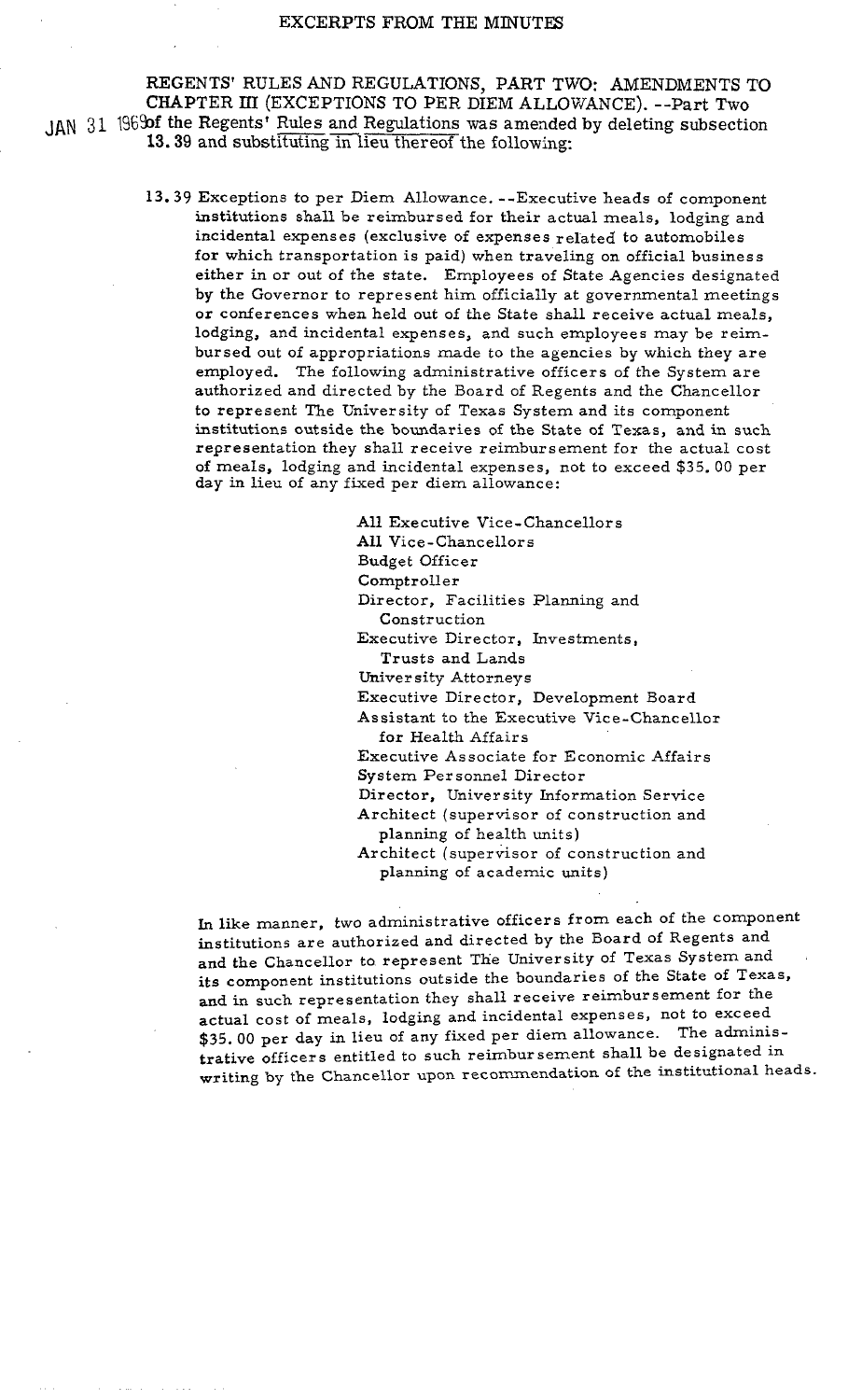REGENTS' RULES AND REGULATIONS, PART TWO: AMENDMENTS TO CHAPTER I (ADMISSION OF NON-RESIDENTS), CHAPTER III (EXCEP- $\mathbb{N}$  or  $\lambda$ ,  $\mathbb{M}$  and  $\mathbb{N}$  TIONS TO PER DIEM ALLOWANCE), AND CHAPTER X (MINUTES OF ATHLETICS COUNCIL AT THE UNIVERSITY OF TEXAS AT AUSTIN). -- REGENTS' RULES AND REGULATIONS, PART TWO: AMENDMENTS T<br>CHAPTER I (ADMISSION OF NON-RESIDENTS), CHAPTER III (EXCEP-<br>TIONS TO PER DIEM ALLOWANCE), AND CHAPTER X (MINUTES OF<br>ATHLETICS COUNCIL AT THE UNIVERSITY OF TEXAS AT AUS Two as follows: LETICS COUNCIL AT THE UNIVERSITY OF TEXAS AT AUSTIN).--<br>coval was given to amend the Regents' <u>Rules and Regulations</u>, Part<br>as follows:<br>**1.** Amend the Regents' <u>Rules and Regulations</u>, Part Two, Chapter I,<br>by adding the fo

- 1. Amend the Regents' Rules and Regulations, Part Two, Chapter I, by adding the following new section as Section 6 and renumbering the present Section 6 as Section **7:**
- Sec. **6** Admission of Nonresident Students. No nonresident of the State of Texas shall be enrolled as a new or transfer student in any school, college, or degree-granting program at any component institution of The University of Texas System when all of the three following conditions occur: (1) when there is a limitation on the number of students that will be enrolled in the class or group of new or transfer students of which such nonresident would be a member if he were enrolled, (2) when the result of enrolling such nonresident would be to increase to 15.1% or more the percentage of nonresidents enrolled in the class or group of which such nonresident would be a member if he were enrolled, and (3) when at the time of the proposed enrollment of such nonresident, admission to the school, college, or degree-granting program is being denied to one or more Texas residents who have applied for admission and who have reasonably demonstrated that they are probably capable of doing the quality of work that is necessary to obtain the usual degree awarded by the school, college, or degree-granting program.

Regent Bauer voted "No".

- ee awarded by the school, college, or degree-granting prosent Bauer voted "No".<br>
2. Amend the Regents' Rules and Regulations, Part Two,<br>
Chapter III, Section 13, by deleting subsection 13.39 and substituting in lieu thereof the following:
- **13.39** Exceptions to per Diem Allowance. --Executive heads of component institutions shall be reimbursed for their actual meals, lodging and incidental expenses (exclusive of expenses related to automobiles for which transportation is paid) when traveling on official business either in or out of the state. Employees of State Agencies designated by the Governor to represent him officially at governmental meetings or conferences when held out of the State shall receive actual meals, lodging, and incidental expenses, and such employees may be reimbursed out of appropriations made to the agencies by which they are employed. The following administrative officers of the System are authorized and directed by the Board of Regents and the Chancellor to represent The University of Texas System and its component institutions outside the boundaries of the State of Texas, and in such representation they shall receive reimbursement for the actual cost of meals, lodging and incidental expenses, not to exceed \$35. 00 per day in lieu of any fixed per diem allowance:

All Executive Vice-Chancellors **All** Vice-Chancellors Budget Officer Comptroller Director, Facilities Planning and Construction Executive Director, Investments, Trusts and Lands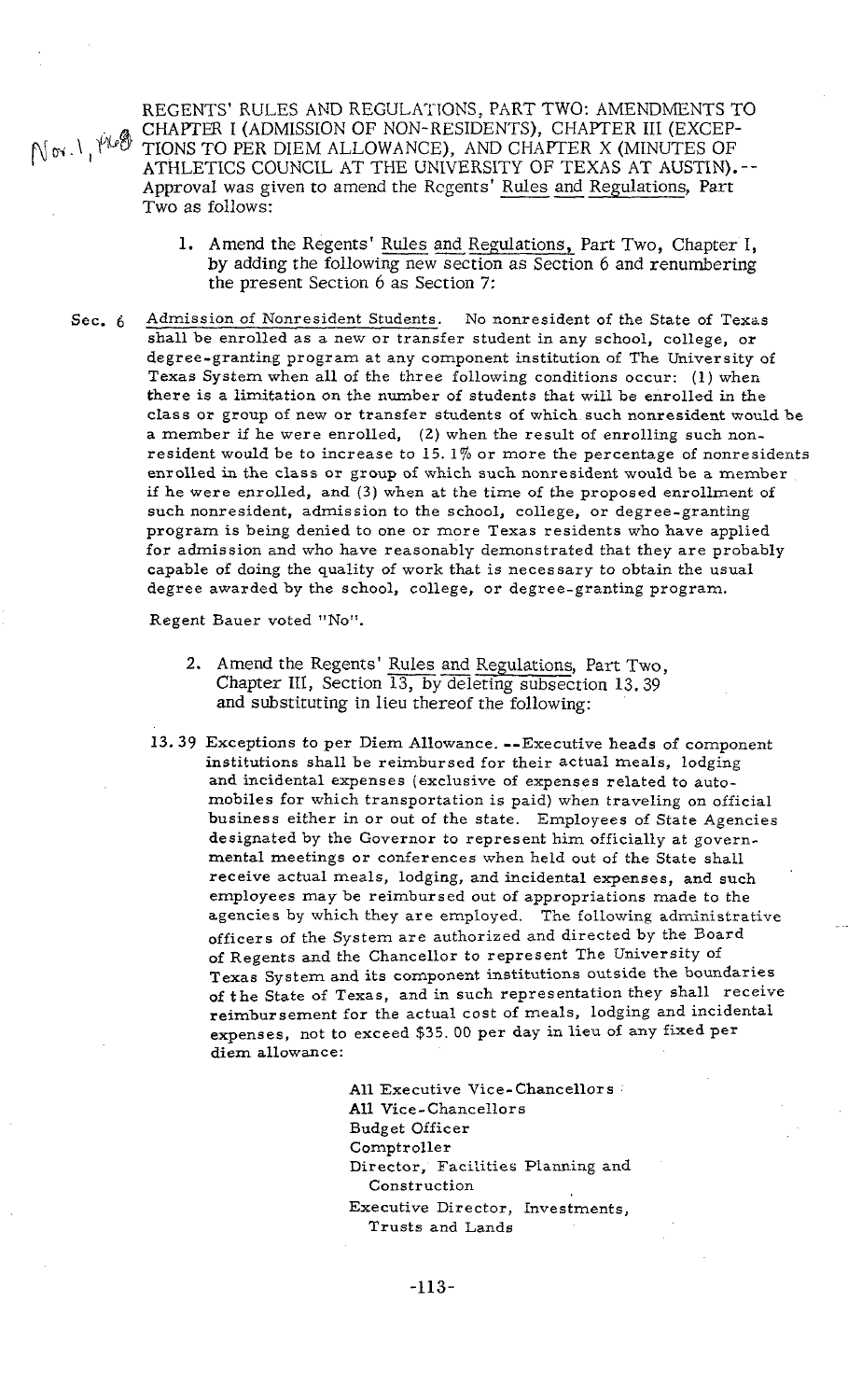University Attorneys Executive Director, Development Board Assistant to the Executive Vice-chancellor for Health Affairs Executive Associate for Economic Affairs System Personnel Adviser Director, University Information Service

In like manner, two administrative officers from each of the component institutions are authorized and directed by the Board of Regents and the Chancellor to represent The University of Texas System and its component institutions outside the boundaries of the State of Texas, and in such representation they shall receive reimbursement for the actual cost of meals, lodging and incidental expenses, not to exceed \$35. 00 per day in lieu of any fixed per diem allowance. The administrative officers entitled to such reimbursement shall be designated in writing by the Chancellor upon recommendation of the institutional heads.

3. Amend the Regents' Rules and Regulations, Part Two, Chapter  $X$ , by adding a new section to be numbered Section 10 and to read as follows:

Sec. 10. Athletics Council (The University of Texas at Austin)

- 10. 1 At least fifteen copies of the minutes of all meetings of the Athletics Council at The University of Texas at Austin shall be delivered promptly to the President of The University of Texas at Austin for distribution to the Chancellor, to the members of the Board of Regents, and to such other members of the administration as the President of The University of Texas at Austin may direct.,
- 10.2 The Board of Regents may subsequently approve, reverse, or modify any action therein. The minutes shall be submitted for this review and for the Board's consideration through the Executive Committee which shall refer all items relating to policy to the Committee of the Whole and all items relating to buildings to the Buildings and Grounds Committee.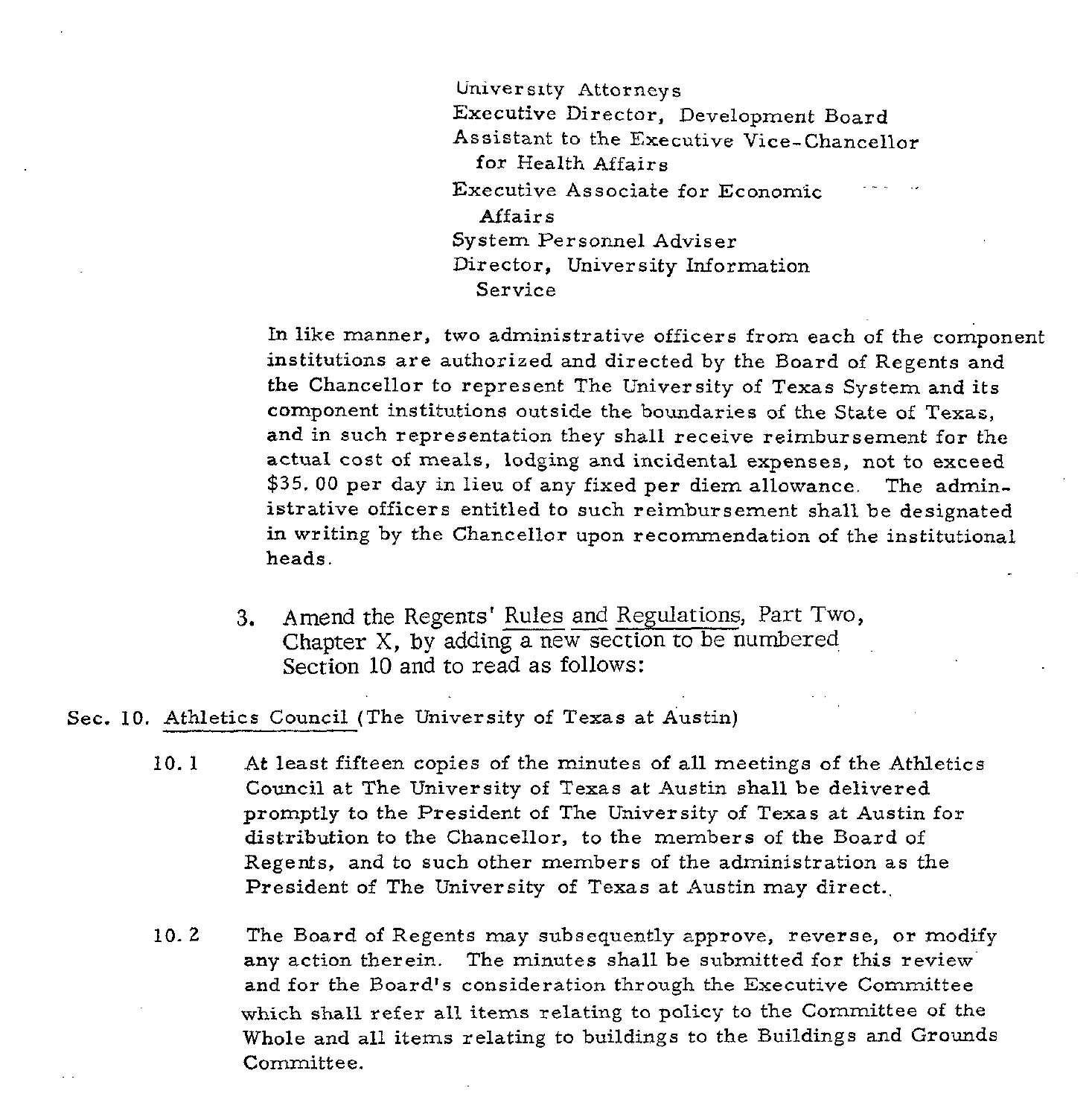**SEP 20 ISSOREGENTS' RULES AND REGULATIONS, PART TWO: AMENDMENTS TO** CHAPTER V (OVERTIME), CHAPTER IX (INVESTMENTS), AND ADDITION OF CHAPTER XII. --Part Two of the Regents' Rules and REGENTS' RULES AND REGULATIONS, PART TWO: AMENDMENTS T<br>CHAPTER V (OVERTIME), CHAPTER IX (INVESTMENTS), AND<br>ADDITION OF CHAPTER XII.--Part Two of the Regents' <u>Rules and</u><br>Regulations was amended:

> (1) by substituting the following for Subdivisions 2.4.11, 2. 412, 2.413 of Subsection 2.41, Chapter V:

- 2.411 The schedule of activities shall be so organized that employees are net required to work in excess of established work periods except when operating necessities demand it. Any overtime services actually required must have the advance written approval of the Executive Head.
- 2.412 In order to comply with the Fair Labor Standards Act, those employees in a non-exempt status who are authorizedto perform overtime services shall be reimbursed at the rate of one and one-half times the regular rate.
- 2.413 Overtime Compensation for those employees in an exempt status under the Fair Labor Standards .Act shall be determined by the Executive Head of the institution involved. Where such overtime compensation is authorized, it shall be on a straight-time basis and paid either in compensatory time or in unusual or extraordinary circumstances in cash.

(2) by adding to Subsection 2. 1, Chapter IX, a Subsection 2. 15 to read as follows :

2. 15 Convertible securities, of all kinds, issued by corporations on Approved List "A", provided advance approval is obtained from the Chairman of the Land and Investment Committee, or in the event of his unavailability, the Chairman of the Board, plus any two other members of the Board.

(3) by adding a Subsection 2. 23 as set out below, to Subsection 2. 2, Chapter IX:

2.23 FHA Mortgage Loans:

2.231 Loan Standards:

- 2. 2311 The security for the loans shall be single family, owner occupied residences of good design and construction, in good condition, and comparable in value to other homes in the neighborhood.
- 2.2312 Borrower must have a good credit rating and have adequate income to support the loan.
- 2. 2313 Loans shall be for \$10,000 or more and shall be fully insured by the FHA to the maximum extent permitted under the law.
- 2. 2314 Title and hazard insurance policies, written by companies acceptable to the Board of Regents, shall be furnished with respect to each loan purchased. Hazard insurance policies must be written by companies having a Best's rating of A-BBB or better.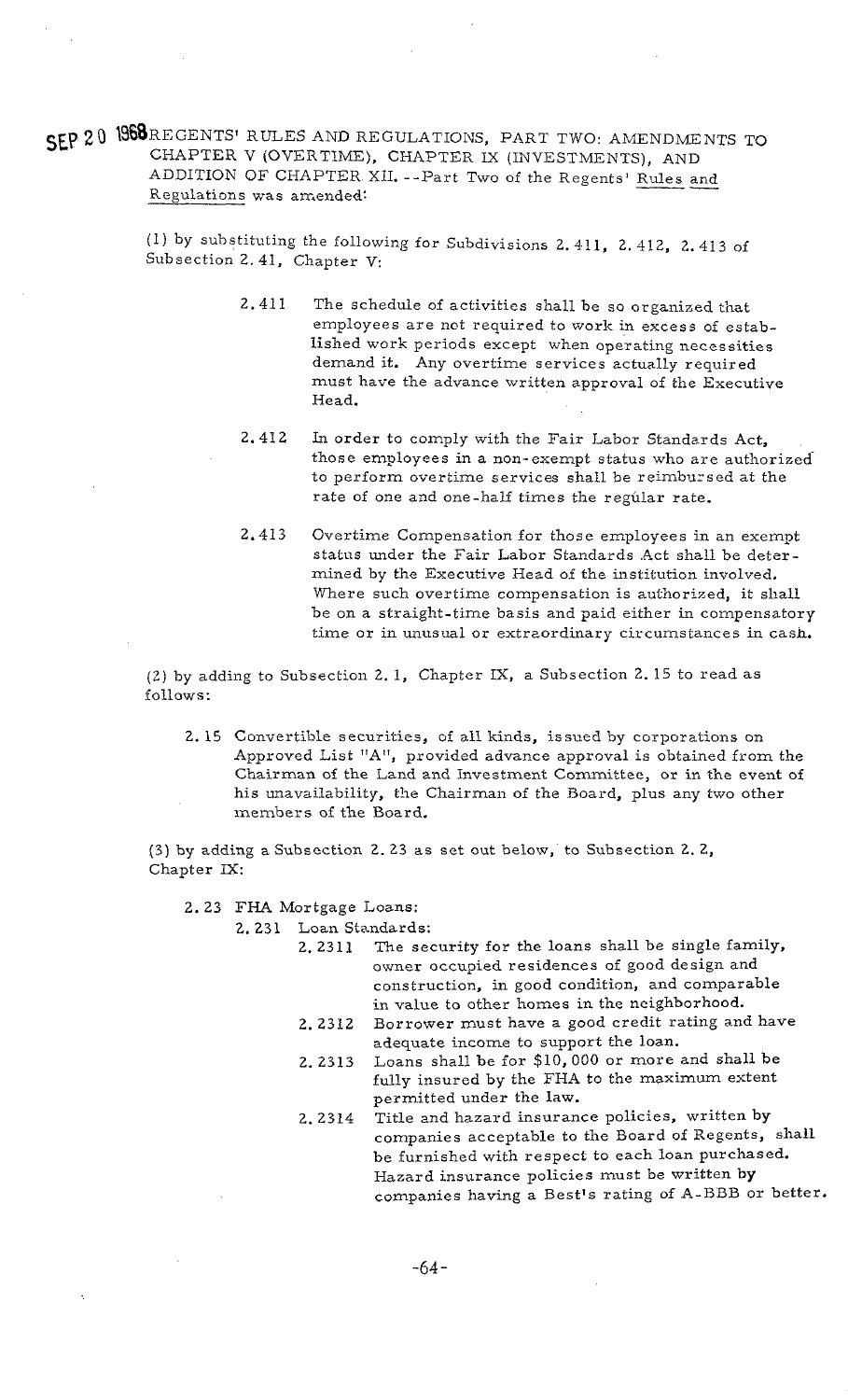- 2.2315 No loan shall be purchased from any Seller-servicer until a formal contract has been entered into with such Seller-servicer on a form approved by the Board of Regents.
- 2.232 Minimum standards for Seller-servicers from which FHA loans are purchased:
	- 2.2321 The Seller-servicer must be an approved FHA Mortgagee, and must have satisfactory credit rating, and an unimpaired capital and surplus of at least \$250,000.
	- $2.2322$ It must have been actively engaged for at least five years in the mortgage loan business, and, except for commercial banks, the mortgage loan business must be its principal business, and must have a capable and experienced organization, together with the necessary equipment to furnish timely accountings on a block basis.
	- 2.2323 It must be servicing at least \$25, 000, 000 of loans, and its clients (other than Federal National Mortgage Association) must include at least three institutional investors, and must have a capability of producing not less than \$1,000,000 per year in FHA loans.
	- 2.2324 It must carry a Mortgage Bankers Blanket Bond in an amount not less than \$250, 000.
- 2. 233 Implementation of FHA Mortgage Loan purchase program: The Executive Director of Investments, Trusts and Lands and/or the Endowment Officer, are each authorized:
	- To recommend the Seller-servicers with which 2.2331 Purchase and Servicing Agreements should be made. and, after approval by the Board of Regents, to execute the Purchase and Servicing Agreements on the approved forms.
	- 2.2332 To perform such acts and execute such documents as may be necessary from time to time in carrying out the provisions of any such Purchase and Servicing Agreement, including authority to accept or reject loans tendered under such agreements, to execute releases of the liens securing any loan or loans when paid in full, and to execute assignments of any notes and liens when appropriate to do so.
	- 2.2333 To take any and all steps as may be considered necessary or advisable to protect the interest of the Permanent University Fund in event of default occurring with respect to any FHA Insured First Mortgage note held by such Fund. Not by way of limitation, but by way of illustration only, such authority shall include power to acquire title on behalf of the Board of Regents to the property securing any such note, by Trustees sale, foreclosure, or otherwise; to execute on behalf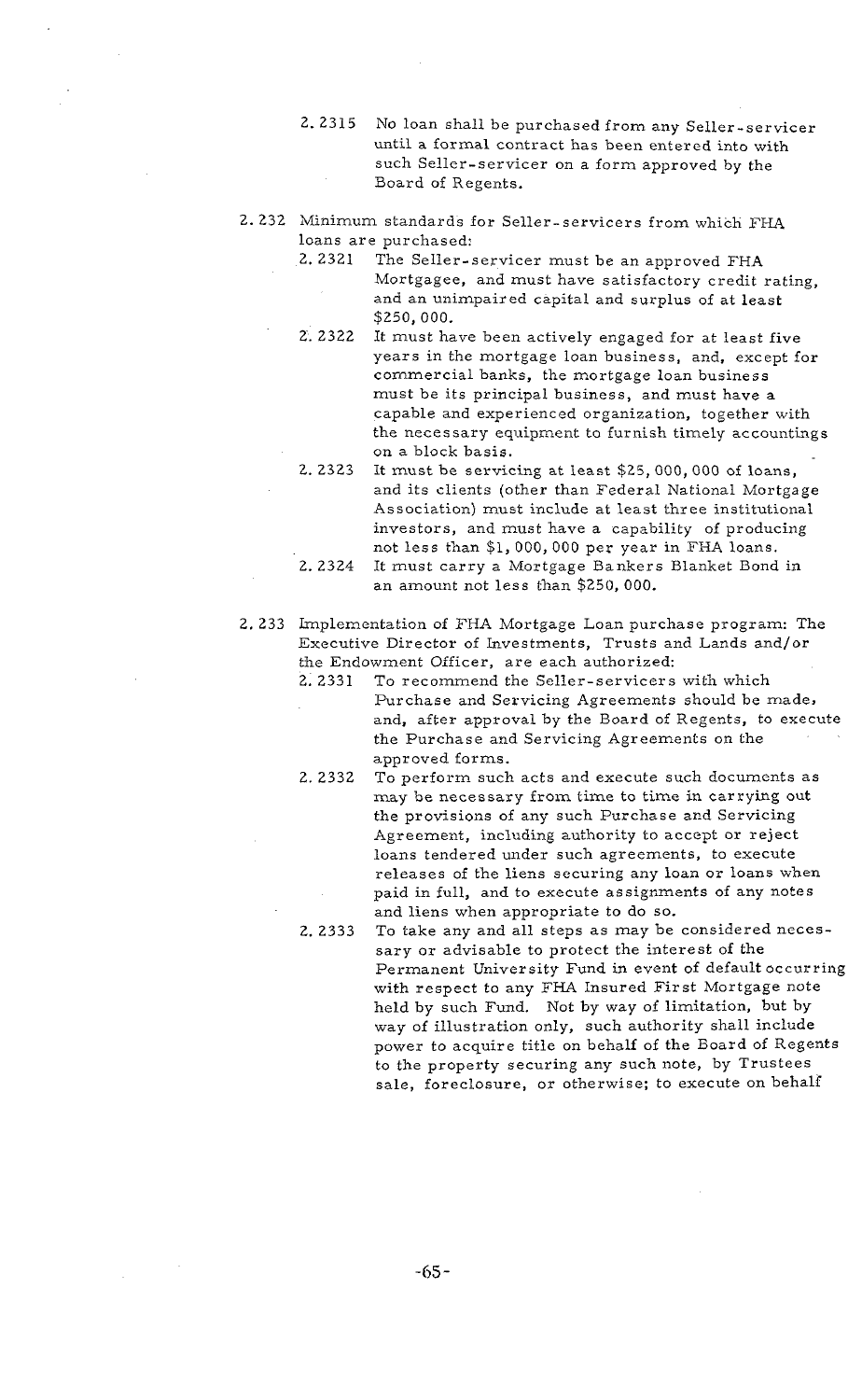of the Board of Regents the necessary deeds conveying the properties so acquired to the Federal Housing Administration; to handle any properties so acquired pending conveyance to the Federal Housing Administration; and to incur and pay such reasonable expenses as may be necessary in the acquisition and care of any such properties.

(4) by substituting for Subsection 2.64, Section 2, Chapter IX, the following:

- 2. 64 Authority re sale of securities. --After consulting with the Staff Investment Committee and Jnvestment Counsel, the Executive Director of investments, Trusts and Lands is authorized:
	- 2. 641 To sell stocks from time to time from List  $B''$ .<br>2. 642 After obtaining the further approval of the Chair
		- After obtaining the further approval of the Chairman of the Land and Investment Committee, or in the event of his unavailability, the Chairman of the Board, plus any two other members of the Board, to sell any other securities and particularly to sell stocks from time to time from List "A" for the purpose of reinvesting the proceeds in convertible securities issued by the company whose stock is sold; and to sell or convert any convertible securities hereafter acquired.

(5) by adding Chapter XU. (Guidelines for Determining Residence Status) as approved by the Coordinating Board, Texas College and University System on May 29, 1968:

#### CHAPTER XI1

#### GUIDELINES FOR DETERMINING RESIDENCE STATUS

#### Pursuant to Article 2654c, Vernon's Civil Statutes

### 1. MINORS

Statute: "Section 1 (e)(l) A nonresident student is hereby defined to be a student of less than twenty-one (21) years of age, living away from his family and whose family resides in another state, or whose family has not resided in Texas for the twelve  $(12)$  months immediately preceding the date of registration;... Section 1 (e)(4) Individuals of twenty-one (21) years of age or less whose families have not resided in Texas for the twelve (12) months immediately preceding the date of registration, shall be classified as 'nonresident students' regardless of whether such individuals have become the legal wards of residents of Texas or have been adopted by the residents of Texas while such individuals are attending educational institutions in Texas or within a year prior to such an attendance or under circumstances indicating that such a guardianship or adoption was for the purpose of obtaining status as a 'resident student'."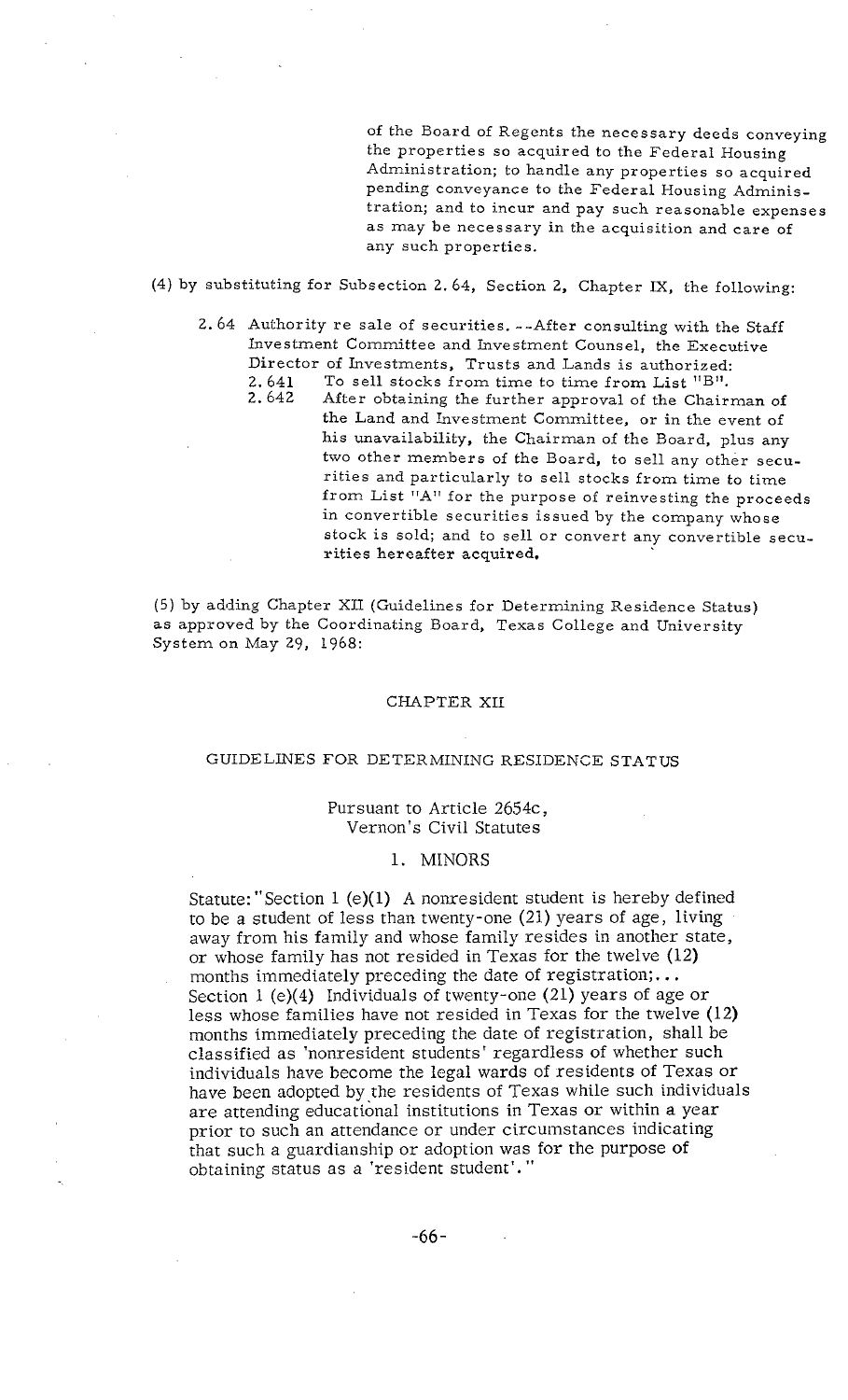# DEATH OR DIVORCE OF PARENTS

The legal residence of a minor under 21 years of age is usually that of the father. Upon the death of the father, the legal residence of the minor is that of the mother. Upon divorce or legal separation of the parents, the residence of the minor is determined by the residence of the parent with whom the minor is making his home at the time of registration.

### CUSTODY BY COURT ORDER

If the custody of the minor has been granted by court order (e.g. divorce decree, child custody action, guardianship or adoption proceedings) to some person other than the parent, the residence of that person shall control; provided, however, that such grant of custody was not ordered during or within a year prior to the minor's enrollment in an institution of higher education (defined as any public junior college, public senior college or university, medical or dental unit or other agency of higher education) and was granted under circumstances indicating that such guardianship was not for the purpose of obtaining status as a resident student.

If the minor is not making his home with either parent; and there is no court-appointed guardian, the residence of the parent with whom the minor last resided shall be presumed to control. If, however, the minor has made his home with, and has been dependent upon a grandparent for more than a year prior to enrollment in an institution of higher education, the residence of that natural guardian shall be regarded as his residence. The residence of a person other than a parent or a natural or legal guardian, who may furnish funds for payment of tuition, fees, or living expenses shall in no way affect the residence classification of a minor.

### ABANDONED CHILD

In the case of an abandoned child, the residence of a person who has stood in loco parentis for a period of time may determine the residence of such abandoned child. The fact of abandonment must be clearly established and must not have been for the purpose of affecting the residence of the minor, and the minor must have actuallv resided in the home of such person for at least two years immediately prior to registering in an institution of higher education in Texas and must have received substantially all of his support from such person.

#### ORPHAN

An orphan who has lived for longer than a year in an established orphan's home in Texas operated by a fraternal, religious, or civic organization and has been graduated from the orphan's home shall be considered a resident of Texas provided he remains in Texas from the time of such graduation until he enters an institution of higher education.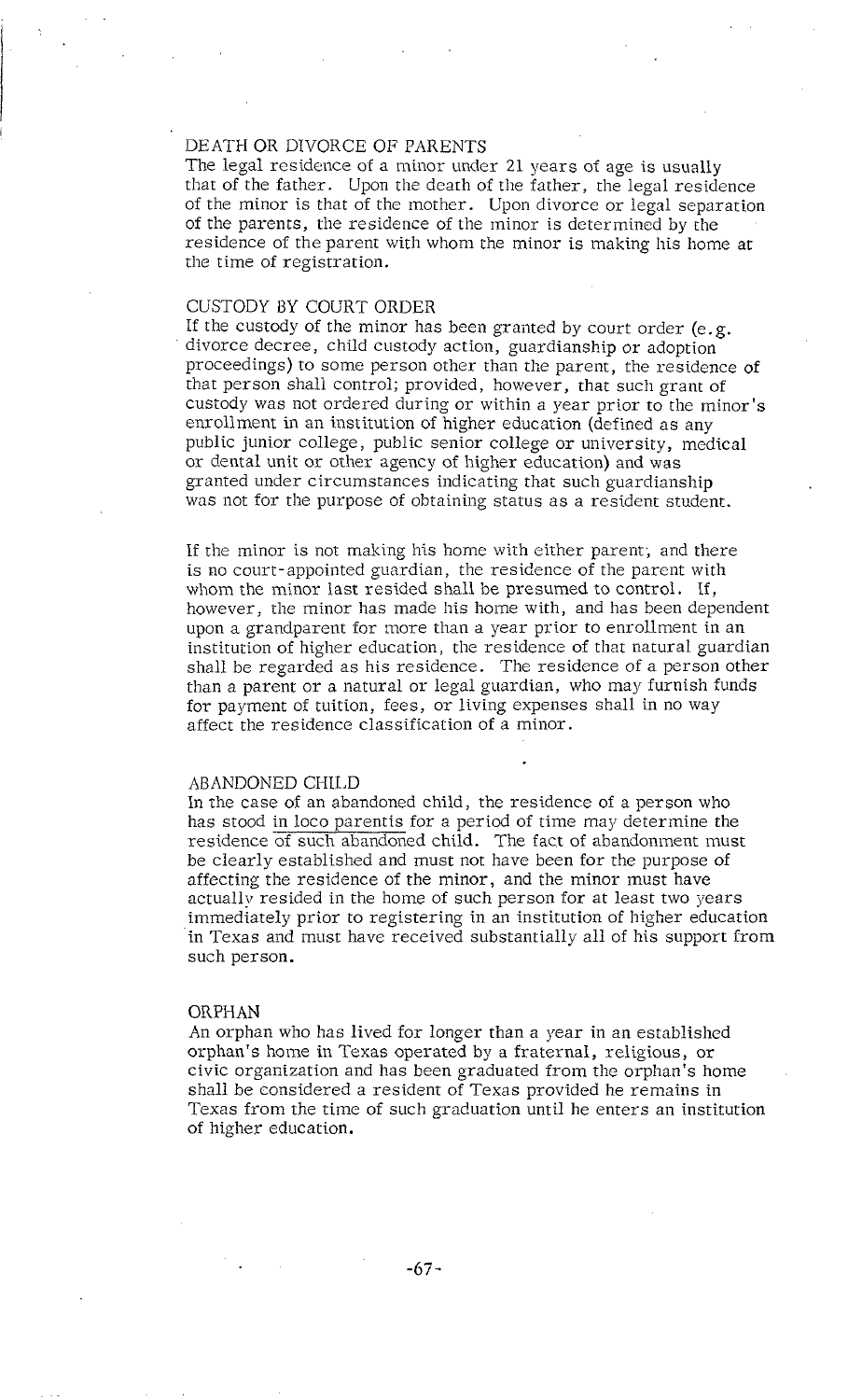### EMANCIPATED CHILD

Under certain circumstances, a minor may become emancipated or freed from parental control. If the minor has broken completely with his parents, is in fact residing apart from them, and has been entirely independent and wholly self-supporting, he may establish that he is "emancipated." If emancipation is clearly proved, the residence classification of the minor is determined by the residence of the minor rather than the residence of the parents, and after 12 months in Texas under such circumstances, the minor may be classified as a resident, if he otherwise satisfies the statutory requirements applicable to those over twenty-one (e.g., see presumption arising from residence while a student). Proof of his emancipation is the responsibility of the minor.

#### MARRIED MINORS

A minor male who is married shall have the power and capacity of a single person of full age and is entitled to select his own place of legal residence. After 12 months residence in Texas under such circumstances the minor may be classified as a resident if he otherwise satisfies the statutory requirements applicable to those over 21 years of age. The residence classification for tuition purposes of a minor female who is married shall be governed by the provisions of those Rules and Regulations pertaining to the residence of a wife as hereinafter set out.

# MINORS WHOSE PARENTS MOVED TO ANOTHER STATE OR FOREIGN COUNTRY

If the parents of a minor who is enrolled as a resident student move their legal residence to another state or foreign country, the minor shall he classified as a nonresident at all subsequent registration periods. If the parents of a minor move to another state or foreign country, or reside outside the state or in a foreign country at the time of enrolling in an institution of higher education, but claim legal residence in Texas, conclusive evidence must be presented that the father is still claiming legal residence in the State of Texas and that he has the present intent to return to the state. A certificate from the employer of the parents that the move outside the state was temporary and that there are definite plans to return the parents to Texas by a determinable future date may be considered in this connection.

If a minor whose parents have moved their legal residence to another state or foreign country resides in Texas for 12 consecutive months following his twenty-first (21) birthday and by his actions clearly indicates that his intention is to establish permanent residence in the state, he may be classified as a resident student effective with the beginning of the term or semester following his twenty-second (22) birthday despite the fact that his entire period of residence in Texas has been as a student.

When the parents of a minor who have established their legal residence in another srate or foreign country return and re-establish their legal residence in Texas the minor must be classified as a nonresident until the first registration after the parents have resided in the state for a 12 month period following their rcturn.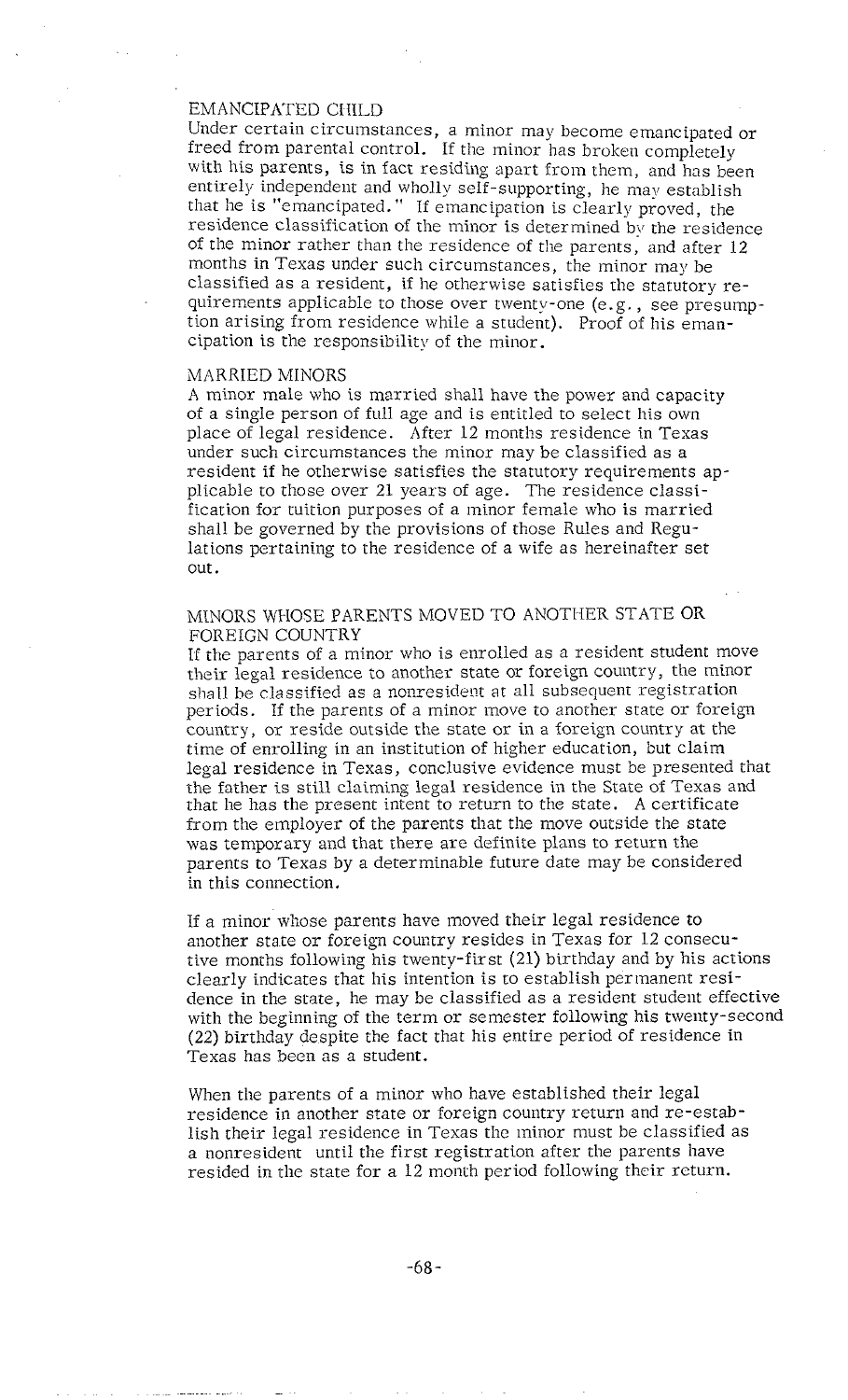### 11. RESIDENCE OF INDIVIDUALS OVER TWENTY-ONE

Statute: "Section 1 (e)(1) A nonresident student is hereby defined to be a student.. .of twenty-one (21) years of age or over who resides out of the state or who has not been a resident of the state twelve (12) months immediately preceding the date of registration. Section 1 (e)(2) Individuals twenty-one (21) years of age or over who have come from without the state and who are gainfully employed within the state for a period of twelve (12) months prior to registering in an educational institution shall be classified as 'resident students' as long as they continue to maintain such legal residence in the state.

Section 1 (e)(3) Individuals twenty-one (21) years of age or over who have come from without the state and who register in an educational institution prior to having resided in the state for a period of twelve (12) months shall be classified as 'nonresident students', such 'nonresident student' classification shall be presumed to be correct as long as the residence of such individual in the state is primarily for the purpose of attendance at educational institutions; provided, however, that a 'nonresident student' may be reclassified as a 'resident student' upon representation of conclusive evidence that he has in fact been a legal resident of Texas for at least twelve (12) months immediately preceding such reclassification. Any such individual so reclassified as a 'resident student' shall be entitled to pay the tuition fee for a resident of Texas at any subsequent registration for as long as he continues to maintain his legal residence in Texas. It is further provided, that the provisions of this paragraph relating to nonresident student registration fees shall not apply to junior colleges located immediately adjacent to state boundary lines, which institutions shall collect from each nonresident student who registers for twelve (12) or more semester or term hours of work an amount equivalent to the amount charged students from Texas by similar schools in the state of which the said nonresident student shall be a resident."

Any individual 21 years of age or over who moves into the state and who is gainfully employed within the state for a period of 12 months prior to enrolling in an educational institution (defined as any institution of higher education, public or private, above the high school level), is entitled to classification as a resident. If such 12 months' residence, however, can be shown not to have been for the purpose of establishing legal residence in the state but to have been for some other purpose, the individual is not entitled to be classified as a resident. Any student registering in an educational institution prior to having resided in the state for 12 months shall be classified as a nonresident for tuition purposes.

#### ESTABLISHMENT OF RESIDENCE

A person classified as a nonresident student upon his first enrollment in an institution of higher education is presumed to be a nonresident for the period during which he continues as a student. If such nonresident student withdraws from school and resides in the state while gainfully employed for a period of 12 months, upon re-entry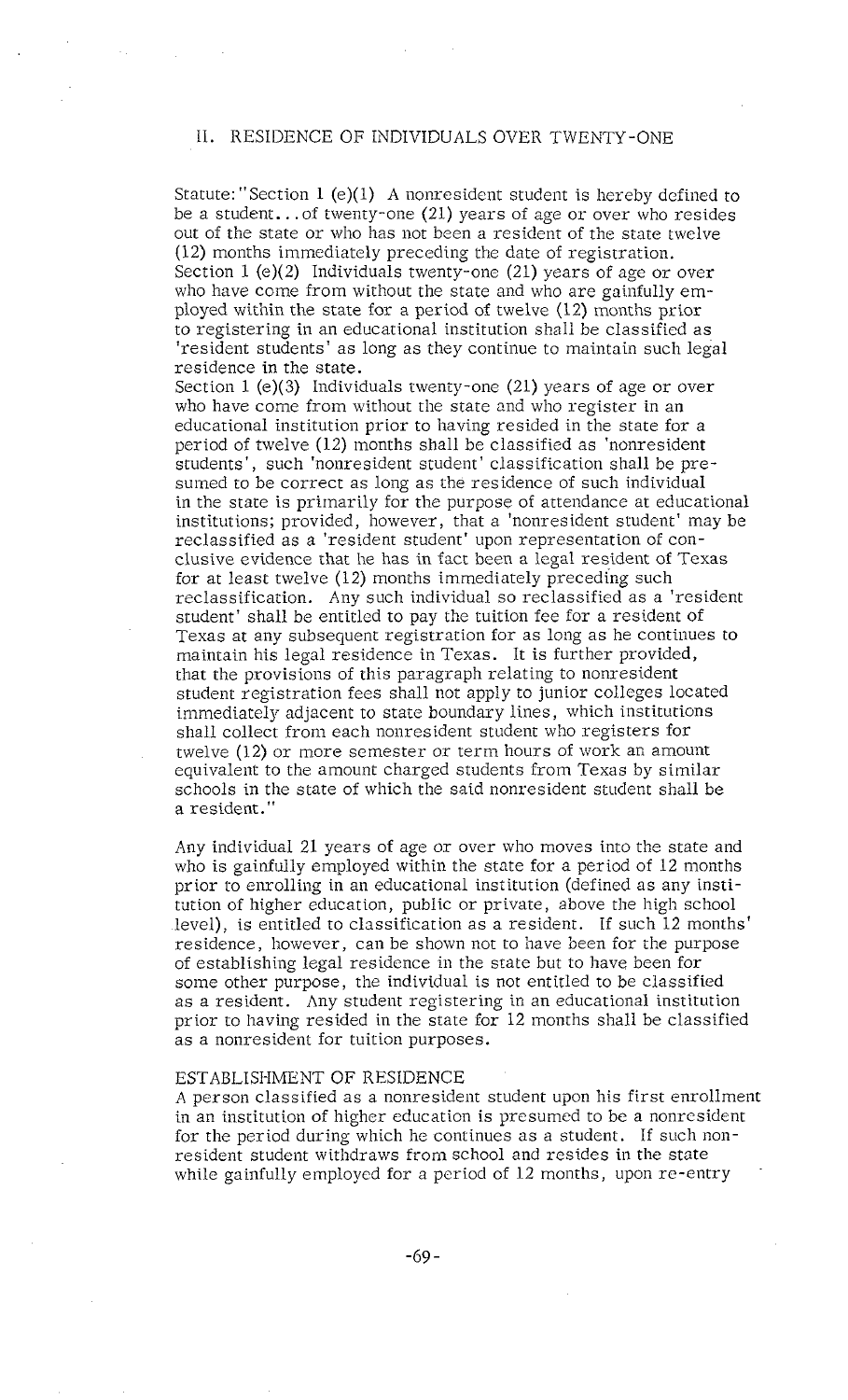into an institution of higher education he will be entitled to be reclassified as a resident for tuition purposes. Accumulations of summer and other vacation periods do not satisfy this requirement. A student is not entitled to reclassification after a residence in the state for 12 months merely on the basis of his or his wife's employment, registration to vote, registration of a motor vehicle and payment of personal property taxes thereon, or the securing of a Texas driver's license. The presumption of a "nonresident" is not a conclusive presumption, however, and other facts may be considered to determine if the presumption has been overcome. Material to this determination are business or personal facts or actions unequivocally indicative of a fixed intention to reside permanently in the state including, but not limited to, the length of residence and full-time employment prior to registering in the institution, the fact of full-time employment and the nature of such employment (regular industrial, business or professional employ-<br>ment as distinguished from student-type employment) while a student, purchase of a homestead with substantial down-payment, and marriage to a resident of Texas. All of these facts are weighed in the light of the fact that a student's residence while in shcool is primarily for the purpose of education and not to establish residence, and that decisions of an individual as to residence are generally made after the completion of an education and not before.

#### RESIDENCE OF WIFE

The legal residence of a wife, regardless of her age, follows that of her husband. Therefore, a woman who is a resident of Texas and who marries a nonresident shall be classified as a nonresident for all enrollment periods subsequent to her marriage; provided, however, that she shall be permitted to pay the resident tuition so long as she does not affirmatively by her actions adopt the legal residence of her husband (for example, registering to vote in another state). A nonresident woman student who marries a resident of Texas is entitled at her next registration to reclassification as a resident of Texas upon submission of evidence of her marriage and of her husband's residence in Texas.

# 111. MILITARY PERSONNEL AND VETERANS

Statute:" Section (l)(h) Officers, enlisted men and women, selectees or draftees of the Army, Army Reserve, National Guard, Air Force, Air Force Reserve, Navy, Navy Reserve, or Marine Corps of the United States, who are stationed in Texas by assignment to duty within the borders of this state.. . shall be permitted to register themselves, their husband or wife as the case may be, and their children, in State institutions of higher learning by paying the regular tuition fees and other fees or charges provided for regular residents of the State of Texas without regard to the length of time such officers, enlisted men or women, selectees or draftees.. . have been stationed on active duty or resided within the State. "

Military personnel assigned to duty within the State of Texas, their husband or wife as the case may be and their children, shall be entitled to pay the same tuition as a resident of Texas regardless of the length of their physical presence in the state. To be entitled to pay the resident tuition fees, such military personnel shall submit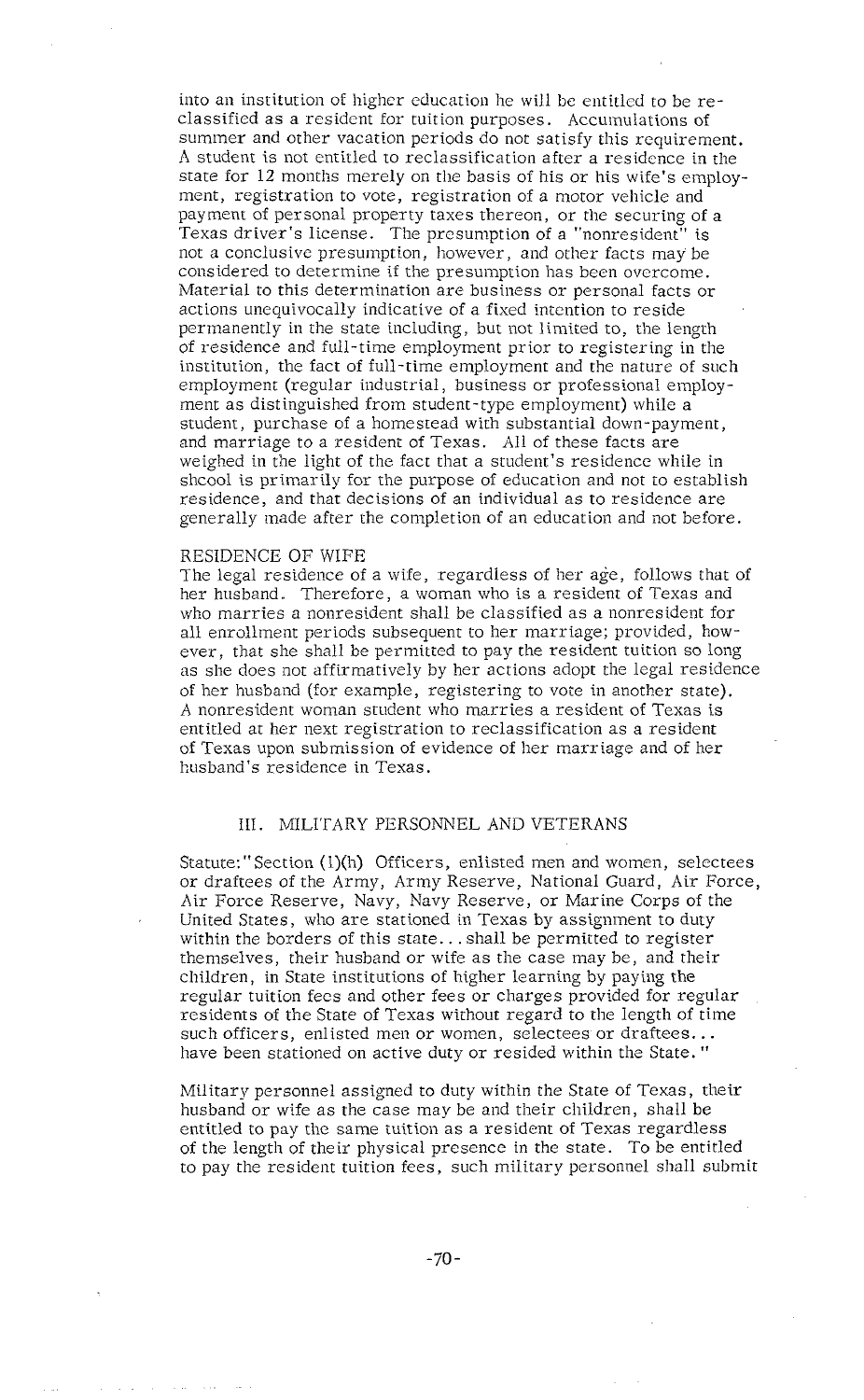at the time of each registration a statement from his commanding officer or personnel officer certifying that he is then assigned to duty in Texas and that same will be in effect at the time of such registration in an institution of higher education. When a member of the military is transferred out of the state, his wife or husband as the case may be and their children must pay the nonresident fee at each subsequent registration period unless such individual is, in fact, a resident of Texas. A member of the military service who is a legal resident of another state and who sends his family to Texas to reside while he is stationed in a foreign country or another state does not acquire legal residence during such period.

A person on military service is presumed to maintain during his entire period of accive service the same legal residence which was in effect at the time he entered military service. A person stationed on military service in a state is presumed not to establish a legal residence in that state because his presence is not voluntary but under military orders. It is possible for a member of the military service to abandon his domicile of original entry into-the service and to select another, but to show establishment of a new domicile during the term of active service, there must be clear and unequivocal proof of such intent. An extended period of service alone is not sufficient. The purchase of residential property is not conclusive evidence unless coupled with other facts indicating an intent to put down roots in the community and to reside there after termination of military service. Evidence which will be considered in determining this requisite intent includes, but is not limited to a substantial investment in a residence and the claiming of a homestead exemption thereon, registration to vote, and voting in local elections, registration of an automobile in Texas and payment of personal property taxes thereon, obtaining a Texas driver's license, maintaining checking accounts, saving accounts, and safety deposit boxes in Texas banks, existence of wills or other legal documents indicating residence in Texas, change of home-of-record and designation of Texas as the place of legal residence for income tax purposes on military personnel records, business transactions or activities not normally engaged in by military personnel, membership in professional or other stare organizations, and marriage to *a* resident of Texas. Purchase of property during terminal years of military service preceding retirement generally is given greater weight than a similar purchase made prior to such terminal period.

A person who enrolls in an institution of higher education following his separation from military service must be classified as *a* nonresident student unless, (1) he was *a* legal resident of Texas at the time he entered military service and has not relinquished that residence,  $(2)$  he can prove that during his military service he has, in fact, established a bona fide, legal residence in Texas at a time at least 12 months prior to his registration, or (3) he has resided in Texas other than as a student for 12 months prior to his registration and subsequent to his discharge from service.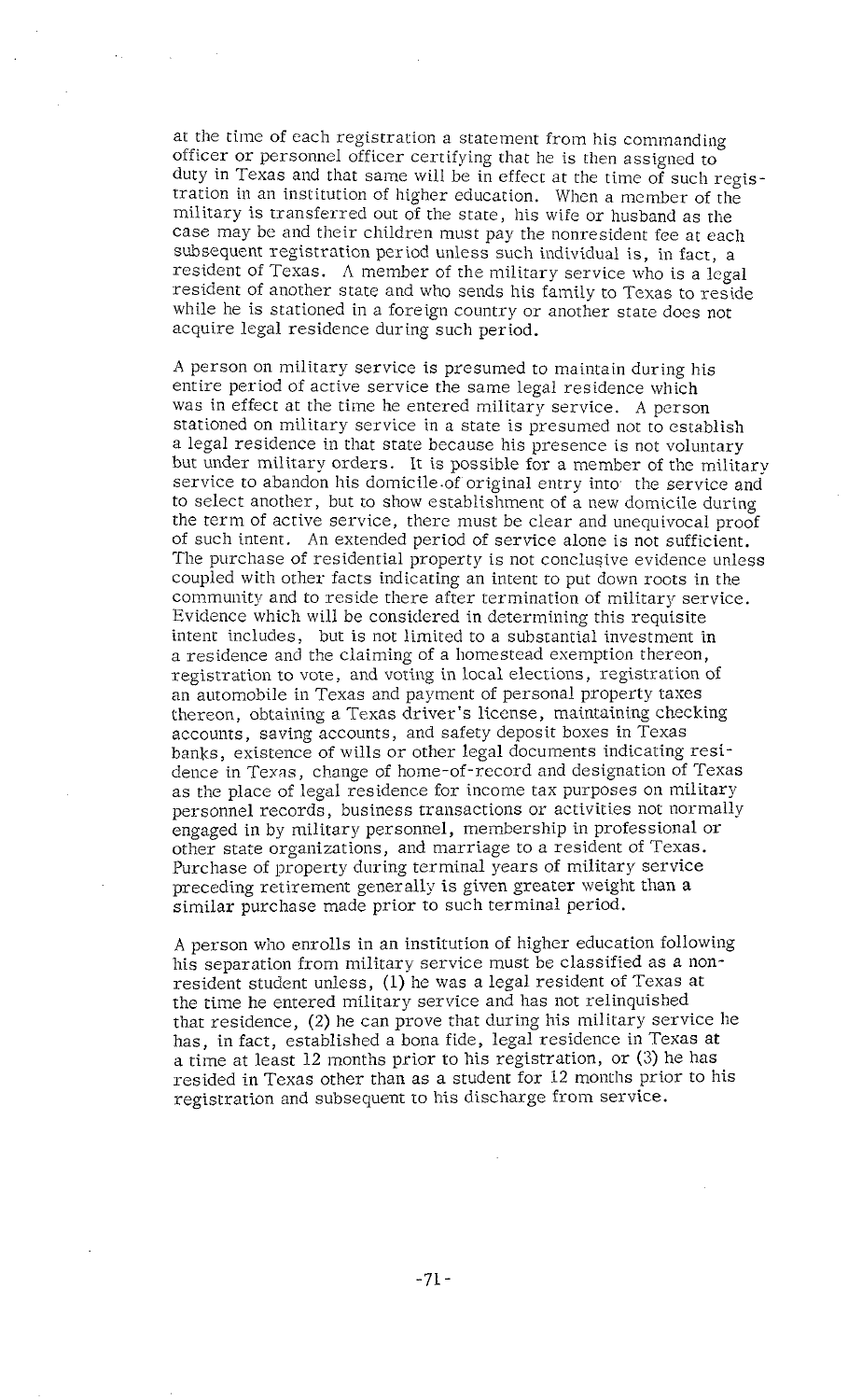## IV. EMPLOYEES OF INSTITUTIONS OF HIGHER EDUCATION

*Statute: "Section l(h).* . *.teachers, professors, or other employees of Texas State institutions of higher education, shall be permitted*  to register themselves, their husband or wife as the case may be *and their children, in State institutions of higher learning by paying the regular tuition fees and other fees or charges provided for regular residents of the State of Texas, without regard to the length of time such.. .teachers, professors, or other employees of Texas State institutions of higher learning have.. .resided within the state."* 

*A person employed at least half-time on a regular monthly salary basis (not an hourly employee) by any institution of higher education, with an effective date of employment on or before the twelfth class*  day of a regular semester or the fourth class day of a summer term, *may pa:, the same tuition as a resident of Texas for himself, her*  husband or wife as the case may be and their children, regardless of *the length of residence in the state. To be entitled to pay the resident tuition fees such employee must submit prior to the tiine of each registration a statement from the Director of Personnel or a designated representative of the institution of higher education for which he is employed certifying that such employinent will be in effect at the time of registr ation.* 

# V. ALIENS

*Statute: "Section l(f) All aliens shall be classified as 'nonresident students'; provided, however, that an alien who is living in this country under a visa permitting permanent residence or who has filed a Declaration of Intention to become* a *citizen with the proper federal immigration a~thorities shall have the same privilege of qualifying for resident status for fee purposes under this Act as has a citizen of the United States. Provided, however, That a resident alien residing in a junior collegc district located immediately adjacent to state boundary lines shall be charged the*  resident tuition by such junior college."

*Students who are aliens in this country on a student visa or a visa other than one entitling them to immigrant status are classified as nonresident students. An alien who is in this country on* an *immigrant visa can be classified as a resident student if he has resided in the state for a period of 12 months under circumstances indicating his intention to reside permanentlj~ in Texas and not merely to complete his education. To this extent an alien residing in Texas on an immigrant visa shall be in no different position than the citizen of the United Stares who has been a resident of another state.*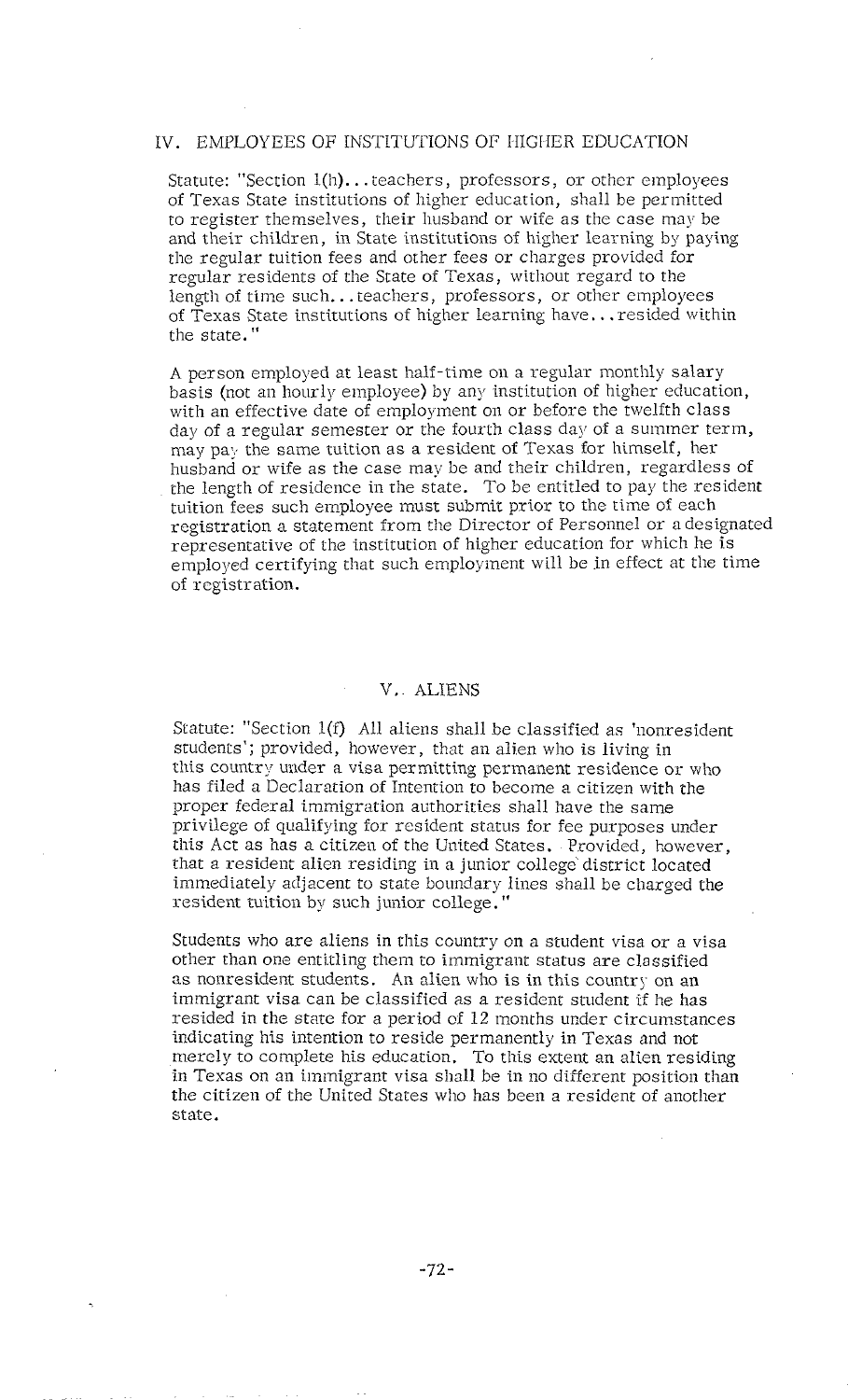### VI. STUDENT RESPONSIBILITIES

The responsibility of registering under the proper residence classification is that of the student, and if there is any question of his right to classification as a resident of Texas, it is his obligation, prior to or at the time of his registration, to raise the question with the administrative officials of the institution in which he is registering and have such officially determined.

Every student who is classified as a resident student but who becomes a nonresident at any time by virtue of a change of legal residence by his own action or by the person controlling his domicile is required to notify the proper administrative officials of his institution at once.

# VII. OFFICIAL CHANGE OF RESIDENCE STATUS

Every student classified as a nonresident student shall be considered to retain that status until such time as he shall have made written . application for reclassification in the form prescribed by the institution and shall have been officially reclassified in writing as *a*  resident of Texas by the proper administrative officers of the institution.

Every person who has been classified as a resident of Texas shall be reclassified as a nonresident student whenever he shall report, or there is found to exist, circumstances indicating a change in legal residence to another state. If any student who has been classified as a resident of Texas shall be found to have been erroneously so classified, he shall be reclassified as a nonresident and shall be required to pay the difference between the resident and nonresident fees for such semesters in which he was so erroneously classified. In addition, he shall be required to pay back all monies borrowed from the Texas Opportunity Plan Fund.

If any student has been erroneously classified as a nonresident student and subsequently proves to the satisfaction of the appropriate official of an institution of higher education that he should have been classified as a resident student he shall be reclassified as a resident of Texas and shall be entitled to a refund of the difference between the resident and nonresident fees for the semesters in which he was so erroneously classified.

# VIII. PENALTIES

Statute: "Section 1 (g) The Governing Boards of the several statesupported institutions of higher learning are hereby authorized to assess and collect from each nonresident student failing to comply with the rules and regulations of the Governing Boards concerning nonresident fees, a penalty not to exceed Ten Dollars (\$10.00) a semester."